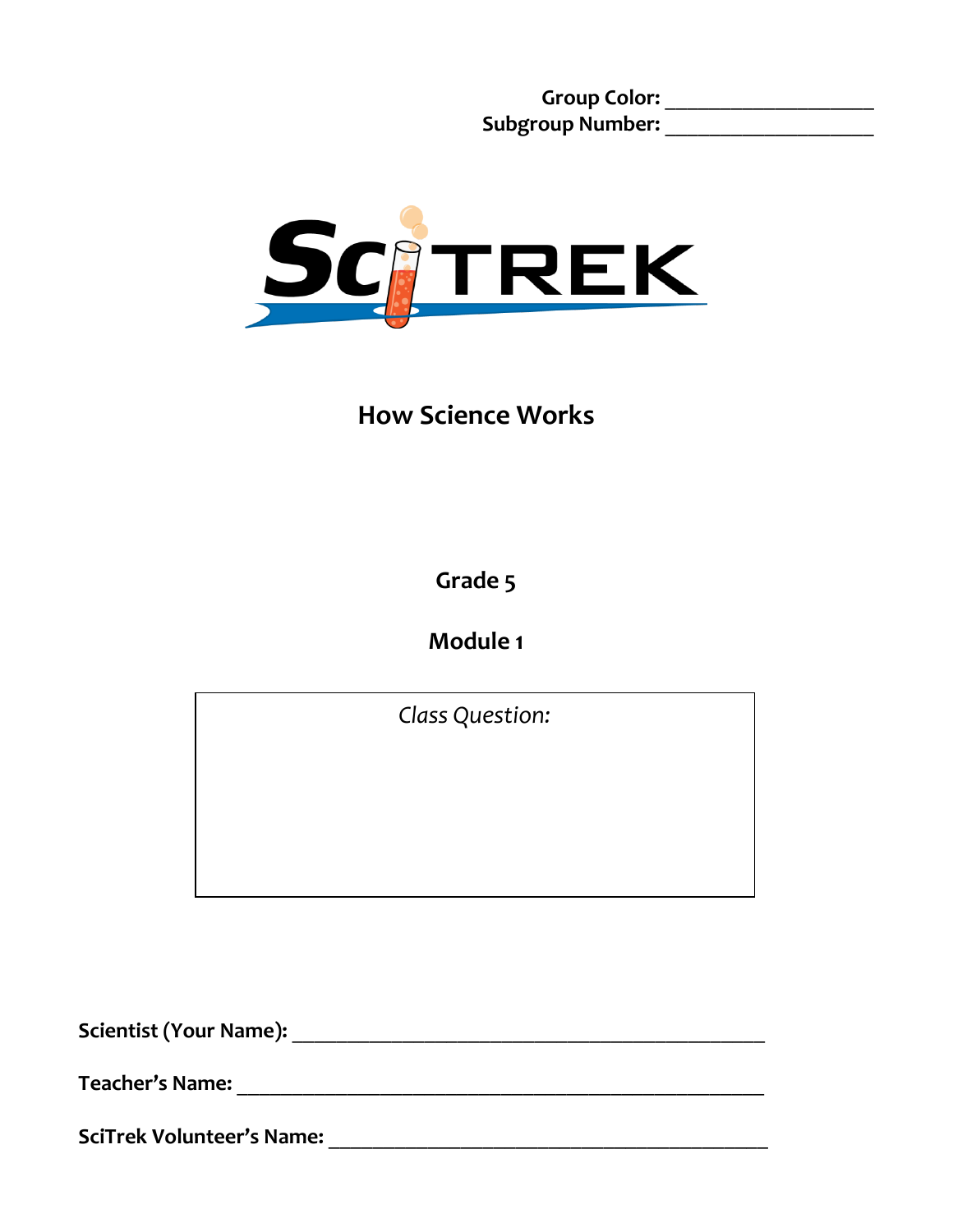#### **VOCABULARY**

**Science:** The study of the material world using human reason. The scientific method is the way humans reason and apply logic to data to help gain knowledge of the world.

- o **Observation:** A description using your five senses. This could include contents, mass, size, color, temperature, smell, texture …
- o **Opinion:** Something you believe or feel. Not a fact or observation.
- o **Inference:** A guess based on past experiences.
- o **Testable Question:** A question for which an experiment can be designed to answer.
- o **Non-Testable Question:** A question for which an experiment cannot be designed to answer. For example, questions involving things that cannot be measured/ observed or things that are not well defined/opinions.
- o **Experimental Set-Up:** The materials, changing variable, and controls that are needed for an experiment.
- o **Experiment:** A test or trial to discover something unknown**.**
- o **Procedure:** A set of steps to conduct an experiment.
- o **Controls:** The variables that are not changed in an experiment.
- o **Changing Variable (Independent Variable):** The variable that is purposely changed in an experiment.
- o **Results/Data (Dependent Variable):** The measurements/observations of the experiment, which are influenced/determined by the changing variable.
- o **Prediction:** What you expect to happen based off of previous measurements/observations.
- o **Scientific Practices:** A series of activities that scientists participate in to both understand the world around them and to communicate their results with others. (The specific practice worked on in this module is conclusions.)
- o **Technique:** A method for a specific task.
- o **Conclusion:** A claim supported by data.
- o **Claim:** A statement that can be tested. The explanation of the data; the first part of a conclusion.
- o **Data:** Evidence collected from experiment(s) (measurements or observations); the second part of a conclusion.
- o **Shadow:** An area where direct light cannot be reached because it is blocked by an object.
- o **Light:** A form of energy that makes it possible to see things.
- o **Ring Stand:** A device made from a metal pole with a solid firm base that is used to hold scientific equipment.
- o **Clamp:** A device that can be installed on a ring stand to hold equipment such as flashlights.
- o **Angle:** A measurement telling the separation between two lines that meet at one point.
- o **Dimension:** A measurable extent of some kind, such as height, width, or length.
- o **Symmetrical:** Made up of similar parts facing each other.

Ring Stand with Clamp

Symmetrical Not Symmetrical

1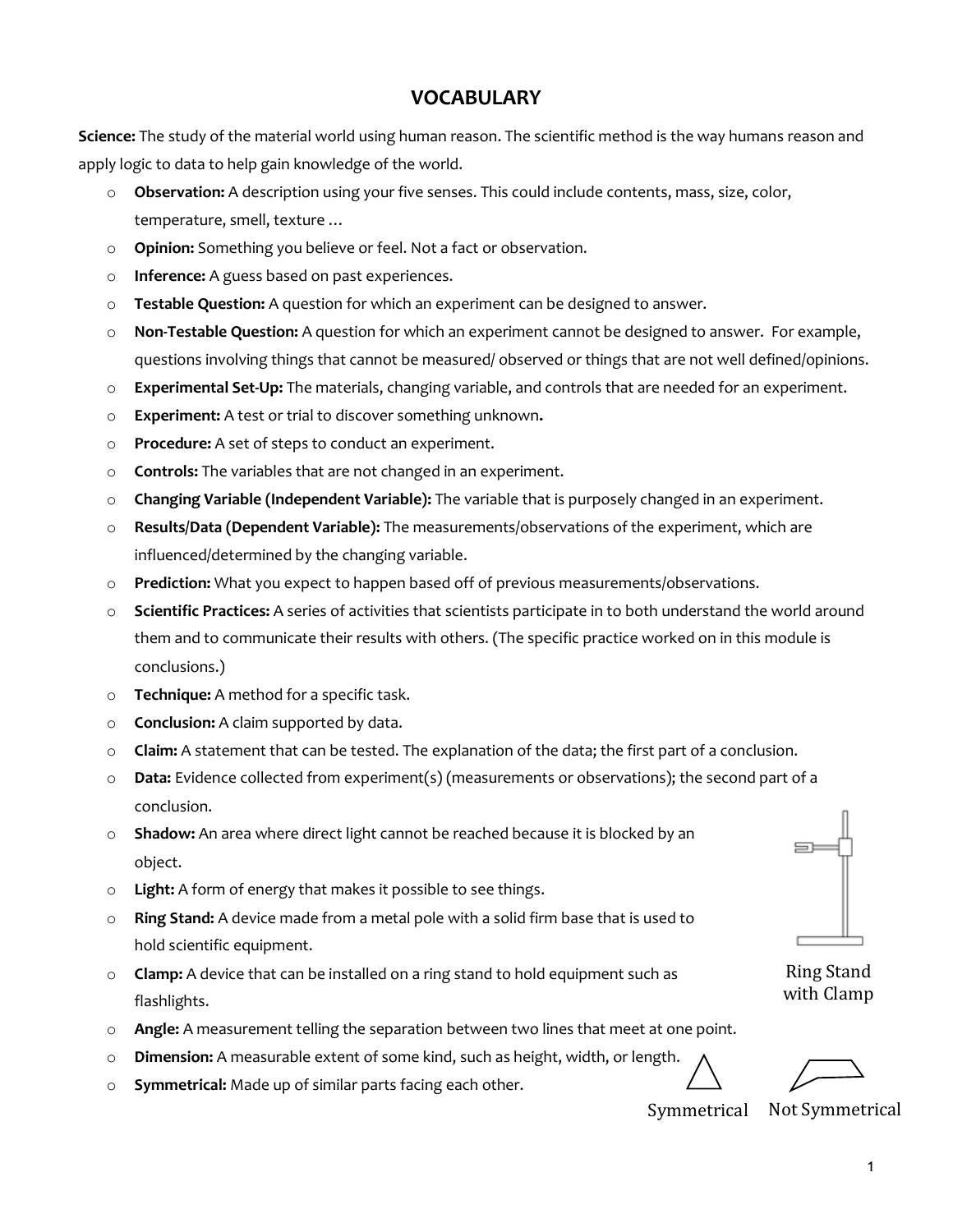# **TECHNIQUE** *Protractors*

Protractors are used to measure and draw angles.

*How to measure an angle using a protractor:*

- 1. Line up the origin with the center point of the block and place the baseline parallel to the bottom of the block.
- 2. Move the swing arm to point to the center of the flashlight.
- 3. The angle is the value on the outer clear scale, on the clear side of the swing arm.

*Identify the angle of the flashlight in relation to the box.* 







**2.** 







**1.**



**Angle:\_\_\_\_\_\_\_\_\_**

**Angle:\_\_\_\_\_\_\_\_\_**

 $\overline{a}$ 







**Angle:\_\_\_\_\_\_\_\_\_**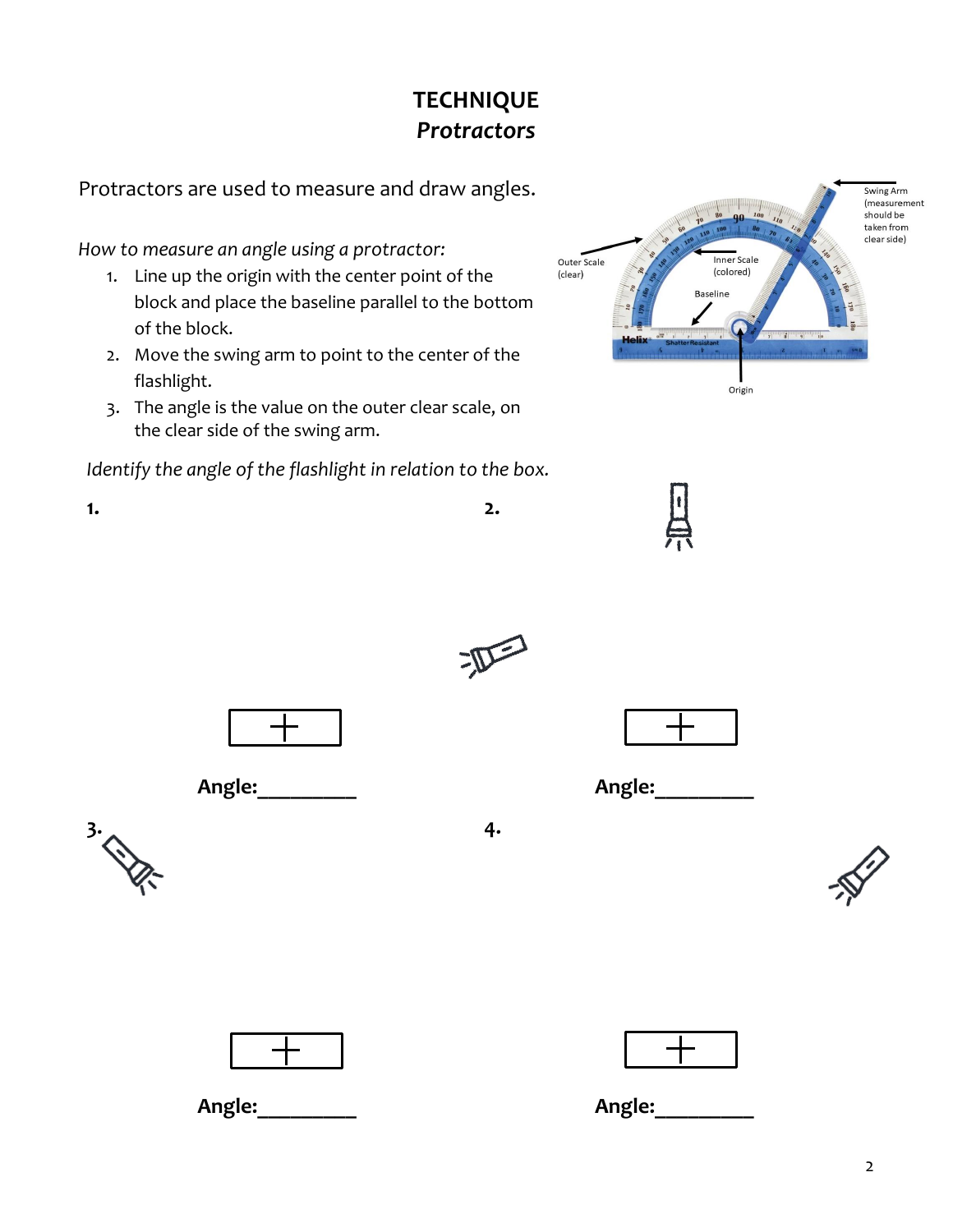## **OBSERVATIONS**

Experimental Set-Up:

On the chart below, color the box that indicates the light distance and light height.

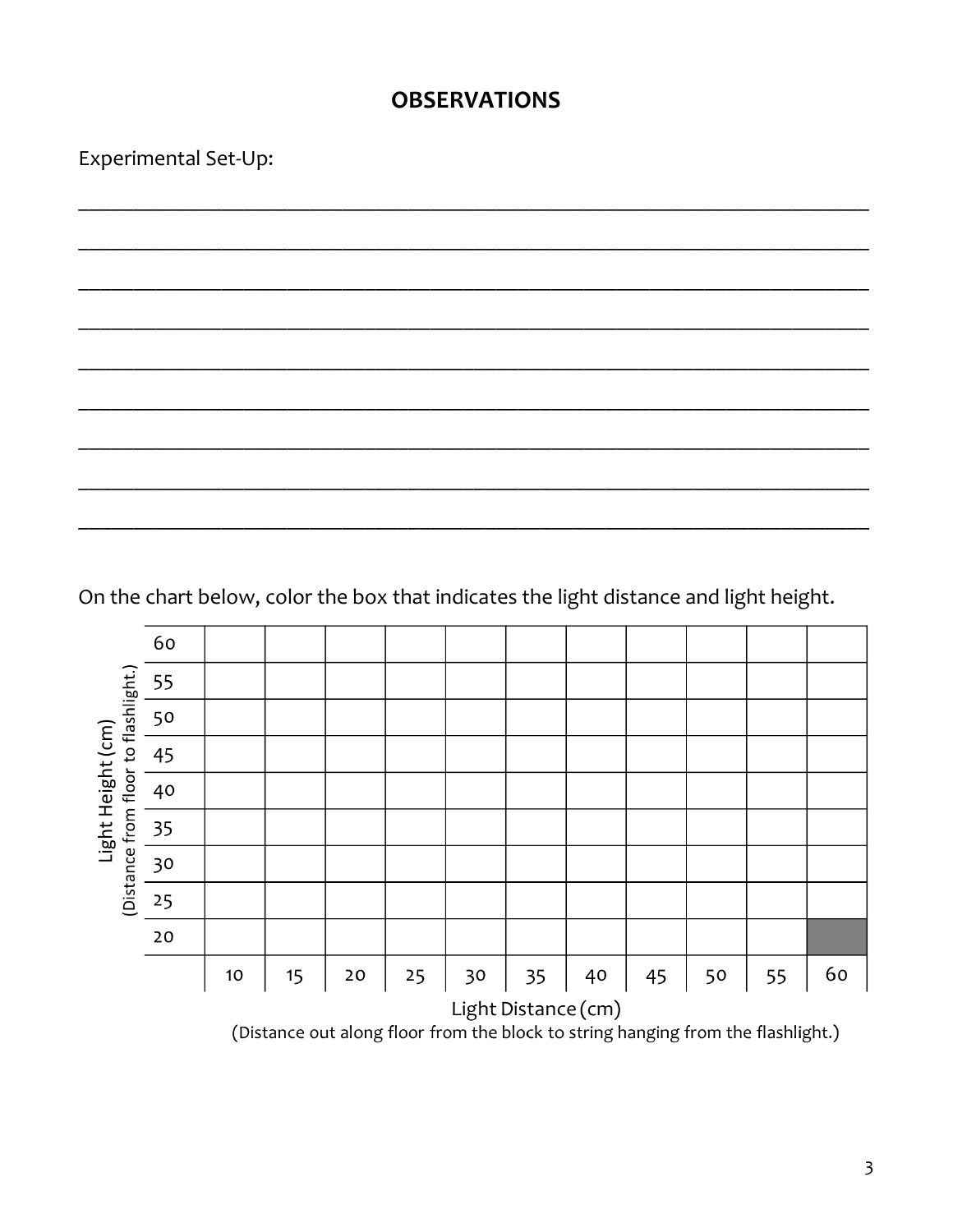| Light Color:                                                 | Light | White Light |
|--------------------------------------------------------------|-------|-------------|
| <b>Shadow Color:</b>                                         |       |             |
| Shadow Length:<br>(Length of longest part of<br>the shadow)  |       |             |
| Shadow Width:<br>(Width of the widest part<br>of the shadow) |       |             |

Describe what happened during the experiment:

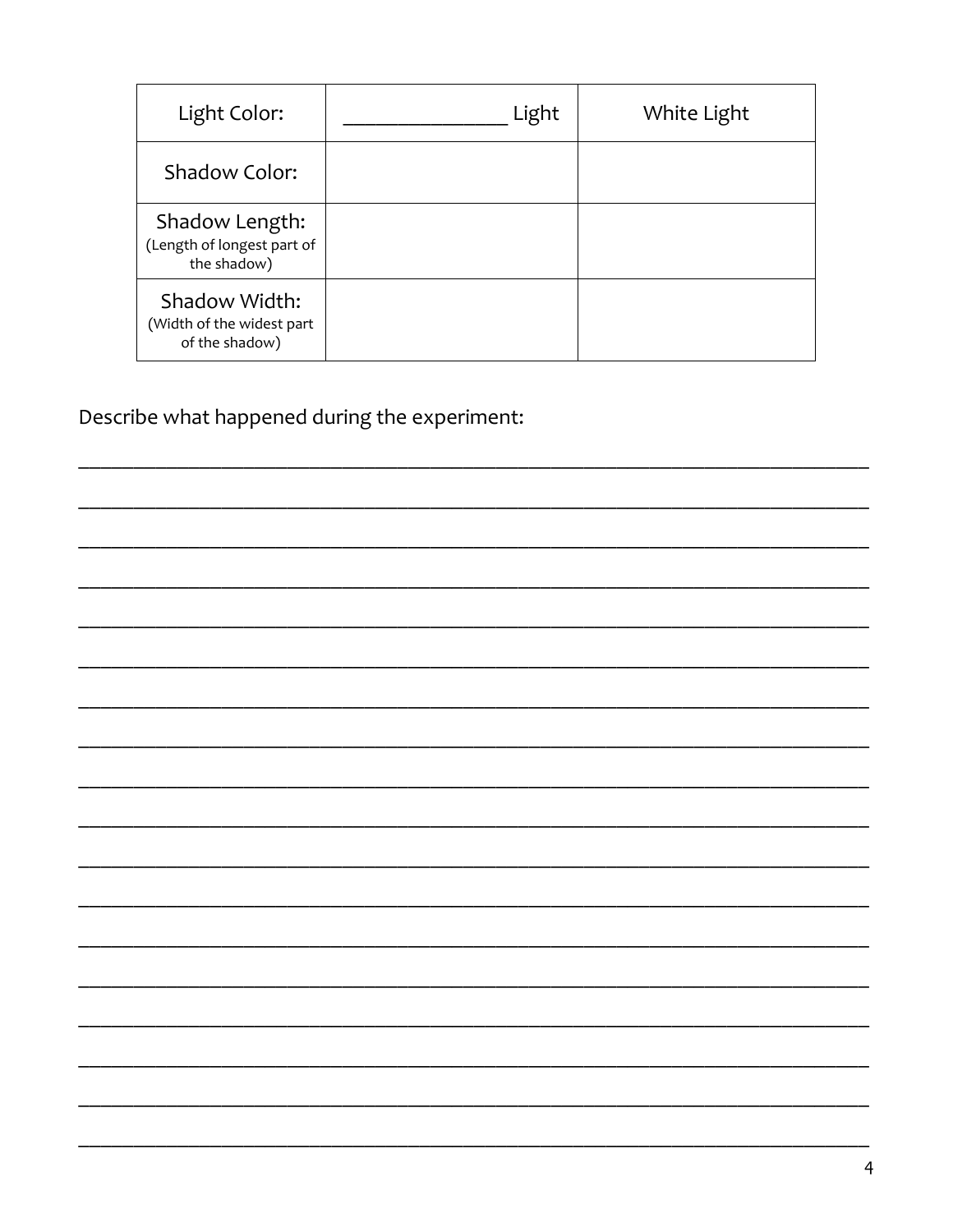# **VARIABLES**

| Variable | How will changing this variable affect the shadows? |
|----------|-----------------------------------------------------|
|          |                                                     |
|          |                                                     |
|          |                                                     |
|          |                                                     |
|          |                                                     |
|          |                                                     |
|          |                                                     |
|          |                                                     |
|          |                                                     |
|          |                                                     |
|          |                                                     |
|          |                                                     |
|          |                                                     |
|          |                                                     |
|          |                                                     |
|          |                                                     |
|          |                                                     |
|          |                                                     |
|          |                                                     |
|          |                                                     |
|          |                                                     |
|          |                                                     |
|          |                                                     |
|          |                                                     |
|          |                                                     |
|          |                                                     |
|          |                                                     |
|          |                                                     |
|          |                                                     |
|          |                                                     |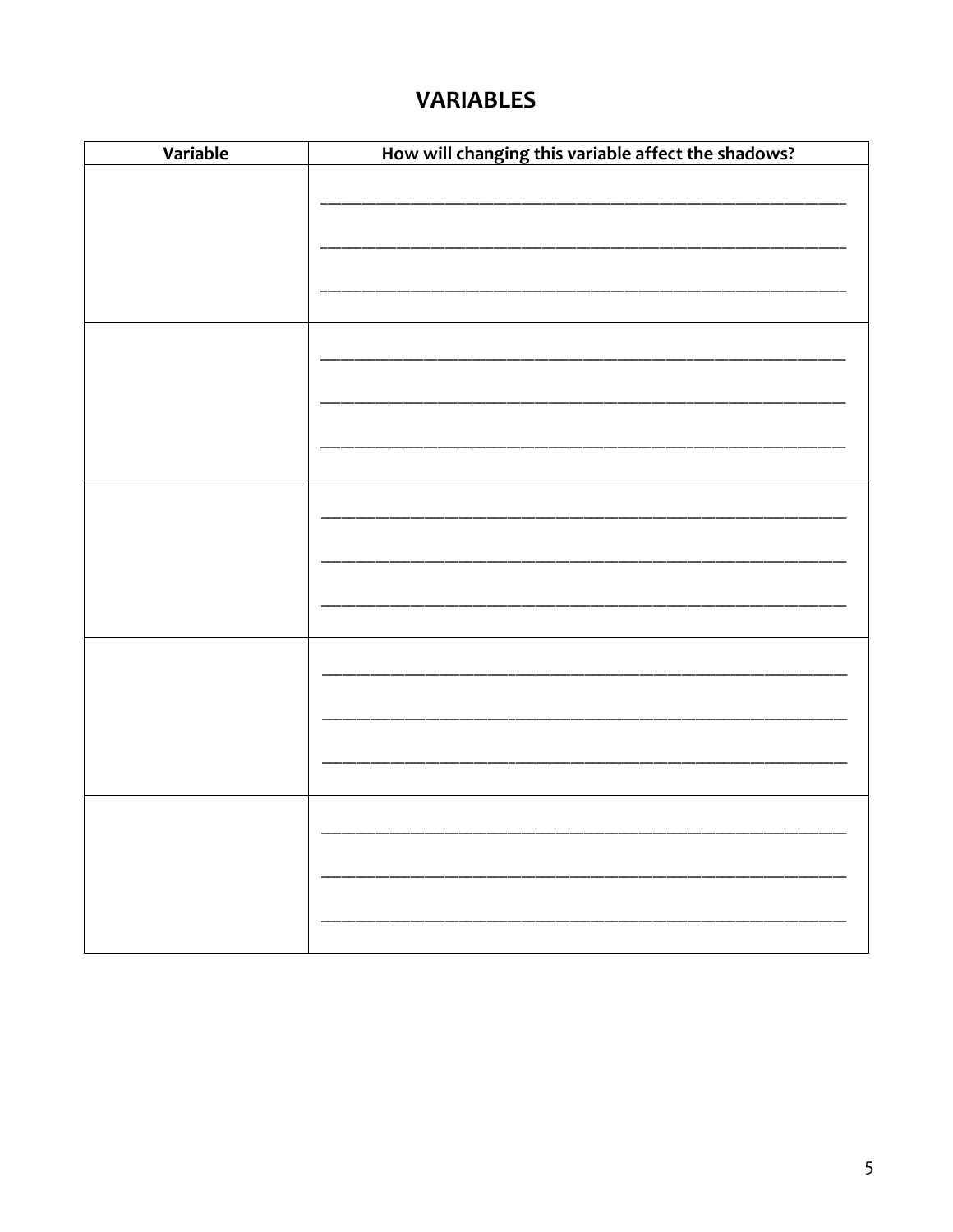# **Experimental Considerations:**

- 1. You will only have access to the materials on the materials page.
- 2. You will only have access to one flashlight with white light and the light must be focused and pointed directly at the center of the block.
- 3. All objects will be rectangular blocks and you will only be able to change one dimension of the block.

*Changing Variable(s) (Independent Variable(s))*

You will get to perform two experiments. For your first experiment, decide which variable(s) (max three) that you would like to test. For each changing variable that you select, discuss with your subgroup why you think that variable will affect the shadow.

Changing Variable 1: \_\_\_\_\_\_\_\_\_\_\_\_\_\_\_\_\_\_\_\_\_\_ Discuss with your subgroup how you think **changing variable 1** will affect the shadow.

Changing Variable 2 (optional): \_\_\_\_\_\_\_\_\_\_\_\_\_\_\_\_\_\_\_\_\_\_ Discuss with your subgroup how you think **changing variable 2** will affect the shadow.

Changing Variable 3 (optional): \_\_\_\_\_\_\_\_\_\_\_\_\_\_\_\_\_\_\_\_\_\_ Discuss with your subgroup how you think **changing variable 3** will affect the shadow.

What will you measure? (circle one) Shadow Length Shadow Width

## **QUESTION**

Question our subgroup will investigate:

• If we change the \_\_\_\_\_\_\_\_\_\_\_\_\_\_\_\_\_\_\_\_\_\_\_\_\_\_\_\_\_\_\_\_\_\_\_\_\_\_\_\_\_\_\_\_\_\_\_\_\_\_\_\_ insert each changing variable (independent variable)

\_\_\_\_\_\_\_\_\_\_\_\_\_\_\_\_\_\_\_\_\_\_\_\_\_\_\_\_\_\_\_\_\_\_\_\_\_\_\_\_\_\_\_\_\_\_\_\_\_\_\_\_\_\_\_\_\_\_\_\_\_\_\_\_\_\_,

what will happen to the\_\_\_\_\_\_\_\_\_\_\_\_\_\_\_\_\_\_\_\_\_\_\_\_\_\_\_\_\_\_\_\_\_\_\_\_\_\_\_\_\_\_\_\_\_\_?

insert what you are measuring/observing (dependent variable)

## **SciTrek Member Approval:** \_\_\_\_\_\_\_\_\_\_\_\_\_\_\_\_\_\_\_\_

Get a materials page from your SciTrek volunteer and fill it out before moving onto the experimental set-up.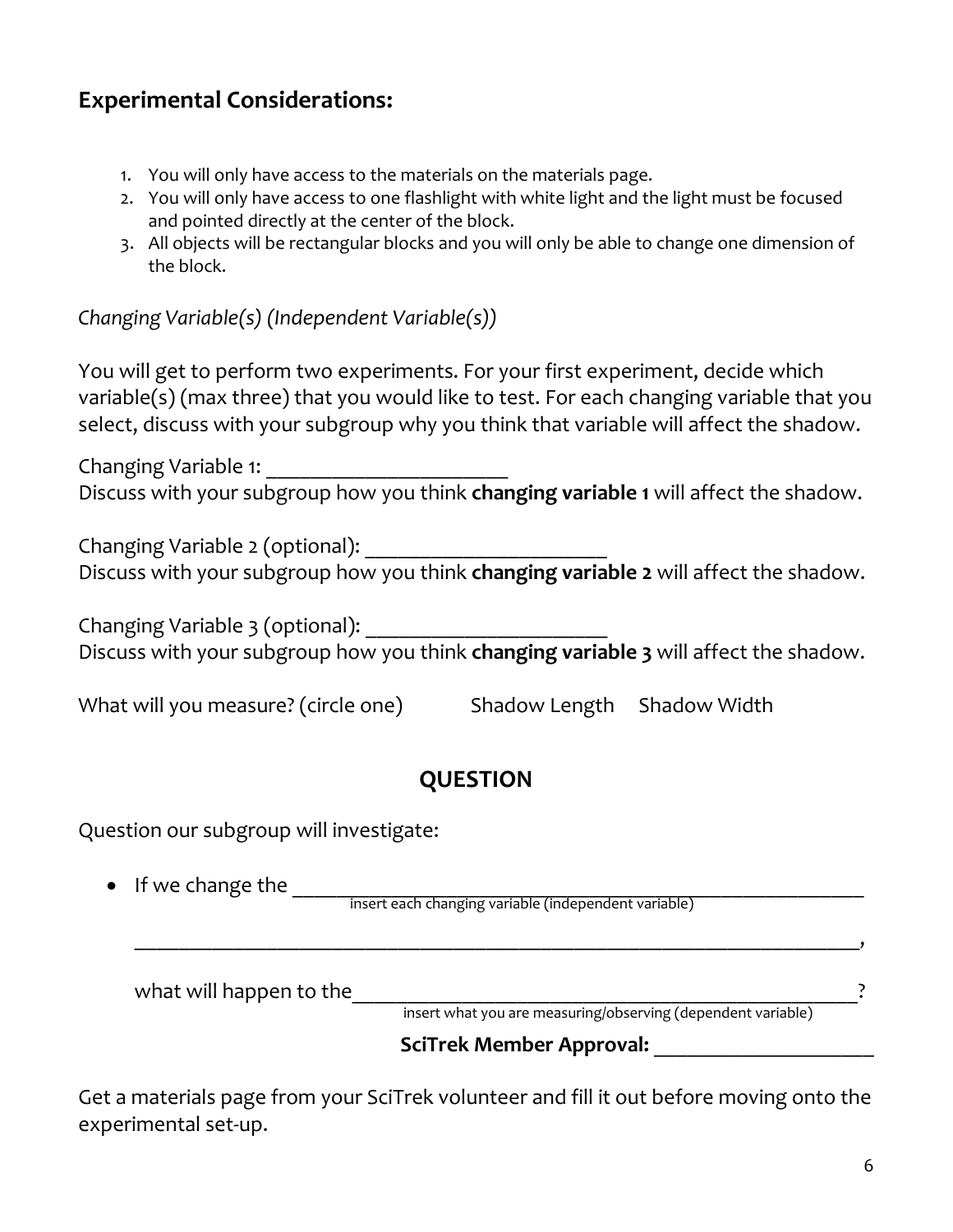## **EXPERIMENTAL SET-UP**

Write your changing variable(s) (Ex: block height) and the values (Ex: 5 cm) you will use for your four trials under each block.



# **Changing Variable(s):**

## **Controls** (variables you will hold constant)**:**

Write the controls and the values you will use in all your trials (control/value, Ex: light color/white).

| Light Color | White |  |
|-------------|-------|--|
|             |       |  |
|             |       |  |

**SciTrek Member Approval:**\_\_\_\_\_\_\_\_\_\_\_\_\_\_\_\_\_\_\_\_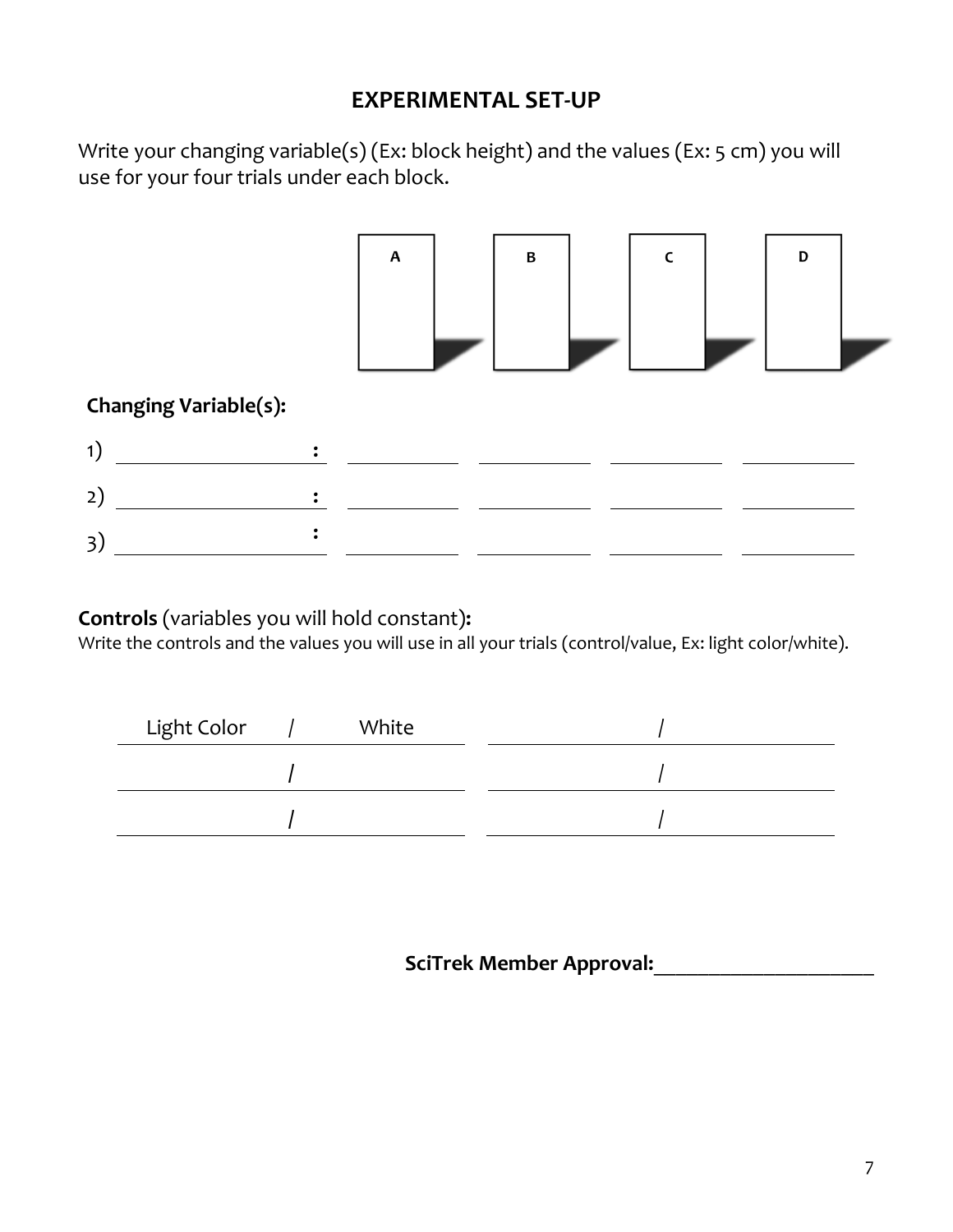## **PROCEDURE**

## **Procedure Note:**

Make sure to include all values of your changing variable(s) in the procedure (Ex: for a subgroup that decided to change block height, one step would be: place block that is 7 cm wide, 3 cm long, and A)  $2$  cm, B)  $5$  cm, C)  $8$  cm, and D) 10 cm high on the white plastic).

|    | <b>SciTrek Member Approval</b> |
|----|--------------------------------|
|    |                                |
| 6. |                                |
|    |                                |
|    |                                |
|    |                                |
|    |                                |
|    |                                |
|    |                                |
|    | $3.$ $\overline{\phantom{a}}$  |
|    |                                |
|    |                                |
|    | 2. $\qquad \qquad$             |
|    |                                |
|    |                                |
| 1. |                                |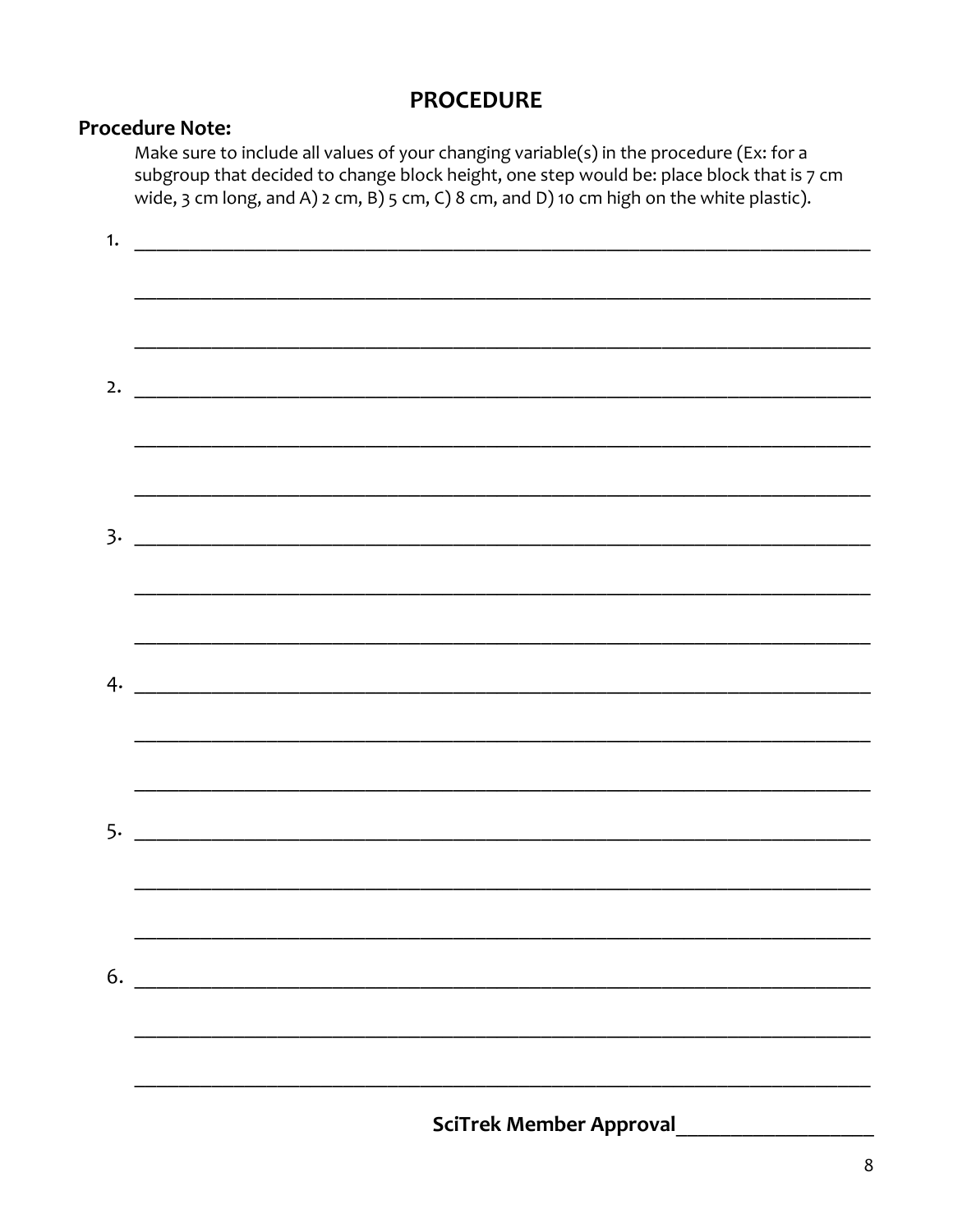# **RESULTS**

## *Table*

Fill out the chart for each of your trials. For the variables that remain constant, write the value in trial A and then draw an arrow through each box indicating that this variable is a control.

| Plastic |                 |                        |  |
|---------|-----------------|------------------------|--|
|         |                 | Shadow Width<br>Shadow |  |
|         | Width<br>Height | Length                 |  |
|         |                 | Ĺength                 |  |

White

| <b>Variables</b>                                                                                                                                                                    |                                                        | <b>Trial A</b> | <b>Trial B</b> | <b>Trial C</b> | <b>Trial D</b> |
|-------------------------------------------------------------------------------------------------------------------------------------------------------------------------------------|--------------------------------------------------------|----------------|----------------|----------------|----------------|
| Light Color:                                                                                                                                                                        |                                                        | White          |                |                |                |
| <b>Block Height:</b>                                                                                                                                                                |                                                        |                |                |                |                |
| <b>Block Width:</b>                                                                                                                                                                 |                                                        |                |                |                |                |
| <b>Block Length:</b>                                                                                                                                                                |                                                        |                |                |                |                |
| Light Distance:                                                                                                                                                                     |                                                        |                |                |                |                |
| Light Height:                                                                                                                                                                       |                                                        |                |                |                |                |
| Light Angle:                                                                                                                                                                        |                                                        |                |                |                |                |
| <b>Other Variable</b>                                                                                                                                                               |                                                        |                |                |                |                |
| <b>Other Variable</b>                                                                                                                                                               |                                                        |                |                | <b>Trial C</b> |                |
| <b>Predictions</b><br>Put a "B" in the trial that<br>will give the biggest<br>shadow length/width and<br>an "S" in the trial that will<br>give the smallest shadow<br>length/width. |                                                        | <b>Trial A</b> | <b>Trial B</b> |                | <b>Trial D</b> |
| Data                                                                                                                                                                                |                                                        | <b>Trial A</b> | <b>Trial B</b> | <b>Trial C</b> | <b>Trial D</b> |
| Final<br>Measurements/<br>Observations:                                                                                                                                             | Shadow<br>Length<br><b>Or</b><br>Width<br>(Circle one) |                |                |                |                |

The independent variable(s) is(are) the changing variable(s) and the dependent variables are the final measurements/observations.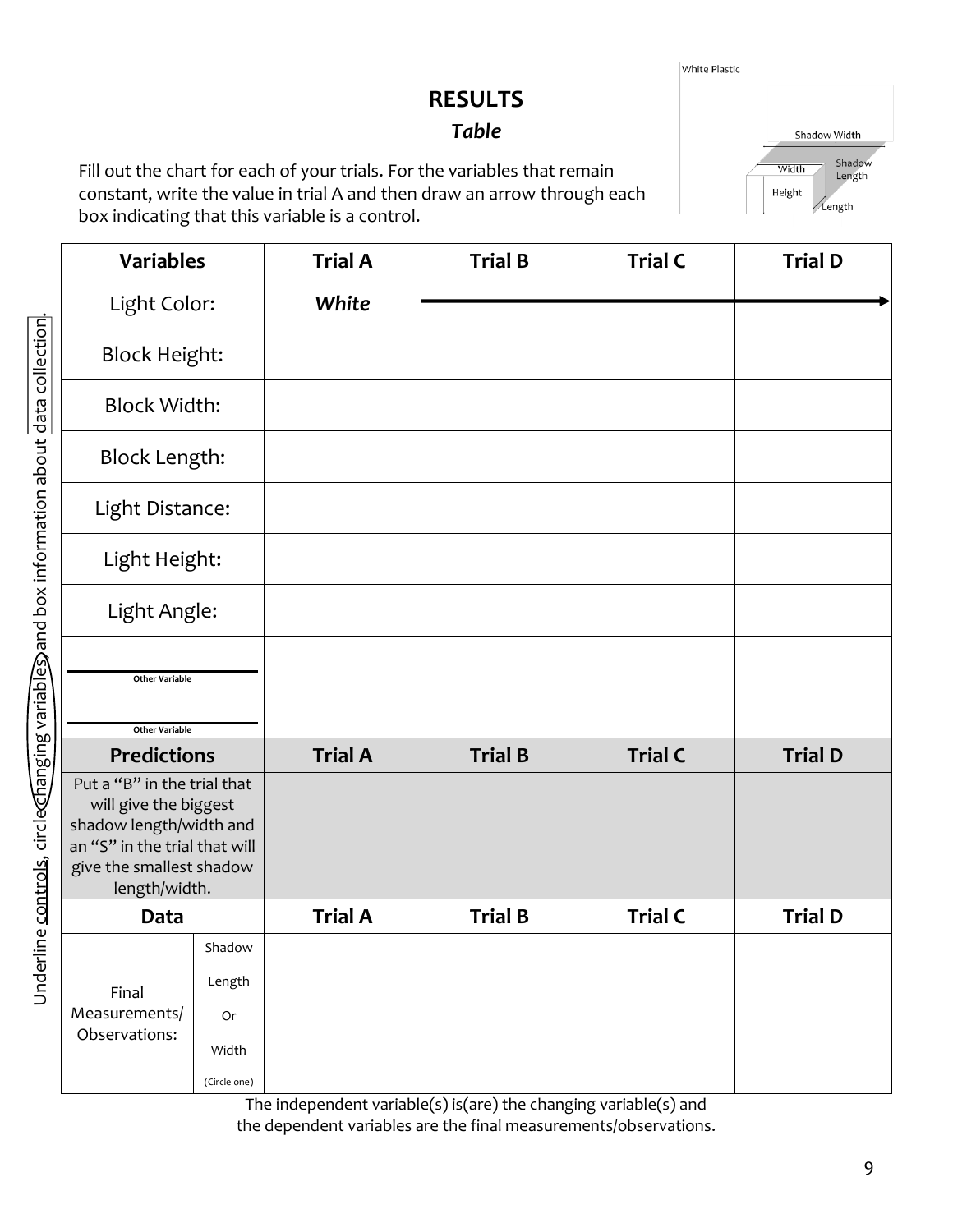## **RESULTS**

## *Graph*

Set up your graph. (Check off the steps as you complete them.)

- $\Box$  Label the y-axis (vertical) with what you measured, including units (Ex: shadow length (cm)).
- ☐ Determine an appropriate scale which will allow you to graph all of your data points and write the numbers on the given lines.
- ☐ Label the x-axis (horizontal) with your changing variable(s) #1, #2, and #3 (Ex*:* block height). Changing variable  $#2$  and  $#3$  will only be filled in if you have 2 or 3 changing variables.
- $\Box$  On your results table, label your measurements from 1 to 4, with 1 being the trial with the smallest measurement and 4 being the trial with the largest measurement.

### **Plot your data in increasing order.**

- ☐ Write the changing variable value(s) (Ex*:* 3 cm) for the trial that you labeled 1 under the first column.
- ☐ Graph your data for that trial and write the measurement above the bar.

 $\Box$  Repeat the process for the other trials.



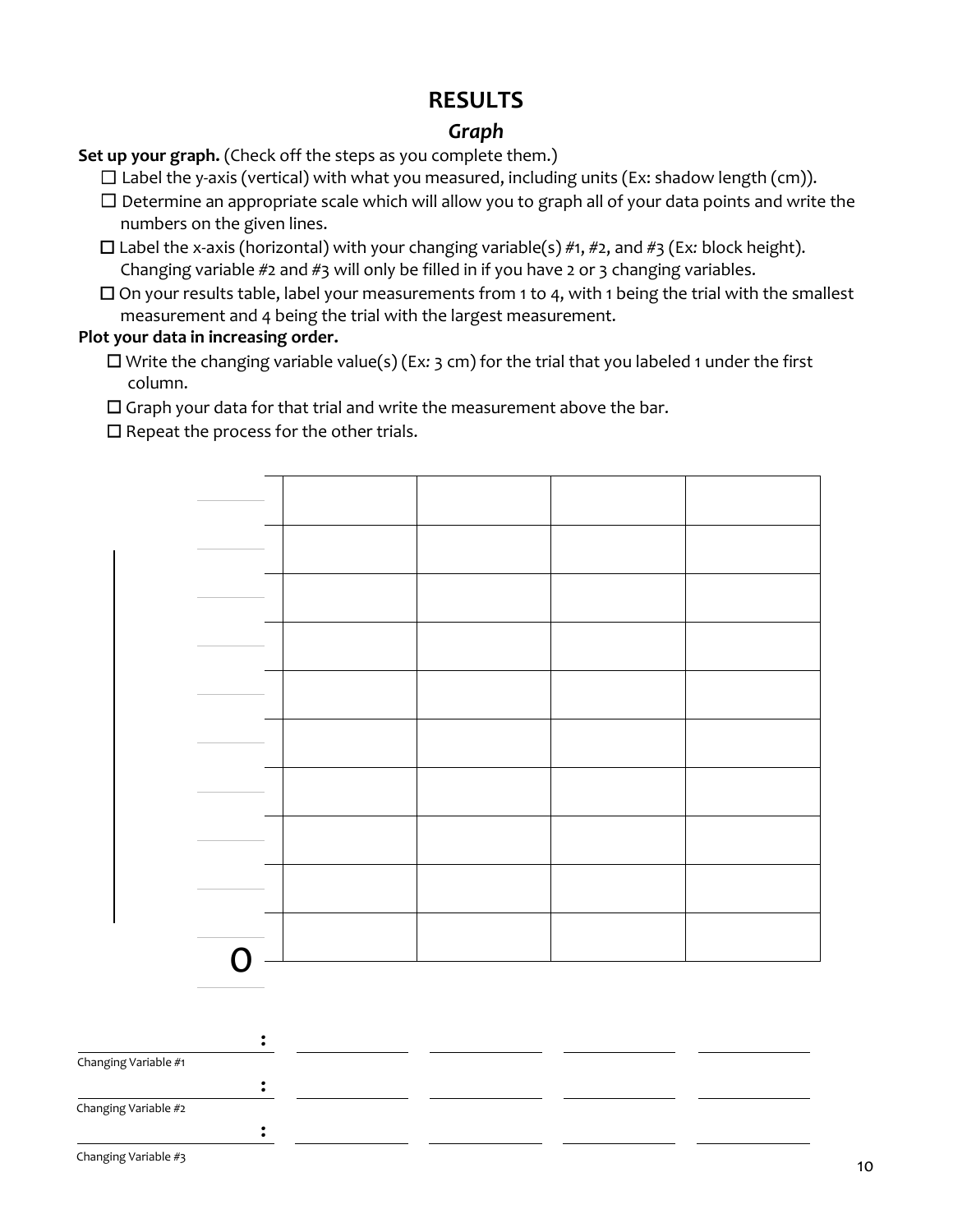- **1. Directions:** Fill in the missing definition.
	- **Conclusion:** 
		- **Claim:** A statement that can be tested. The explanation of the data, the first part of a conclusion.
			- Ex: Donuts have more fat than toast
		- **Data**: Evidence collected from experiment(s) (measurements or observations), the second part of a conclusion.
			- Ex: 1 serving of donuts has 11 grams of fat while 1 serving of toast has 5 grams of fat.
- **2. Directions:** Circle if the statement is a CLAIM, DATA, or an OPINION.

| a. | out of 10 people, only 3 can ride a<br>unicycle                                             | Claim | Data | Opinion |
|----|---------------------------------------------------------------------------------------------|-------|------|---------|
| b. | puppies are cute                                                                            | Claim | Data | Opinion |
| C. | people who get 4 hours of sleep<br>experience dizziness                                     | Claim | Data | Opinion |
| d. | ants were observed on syrup,<br>starbursts, and frosted flakes                              | Claim | Data | Opinion |
| e. | the fastest land animal in the world is<br>the cheetah                                      | Claim | Data | Opinion |
| f. | when 2 mL of vinegar was mixed with Claim<br>2 g of baking soda, 1 L of gas was<br>produced |       | Data | Opinion |
| g. | the more simple the flower, the more<br>bees on the flower                                  | Claim | Data | Opinion |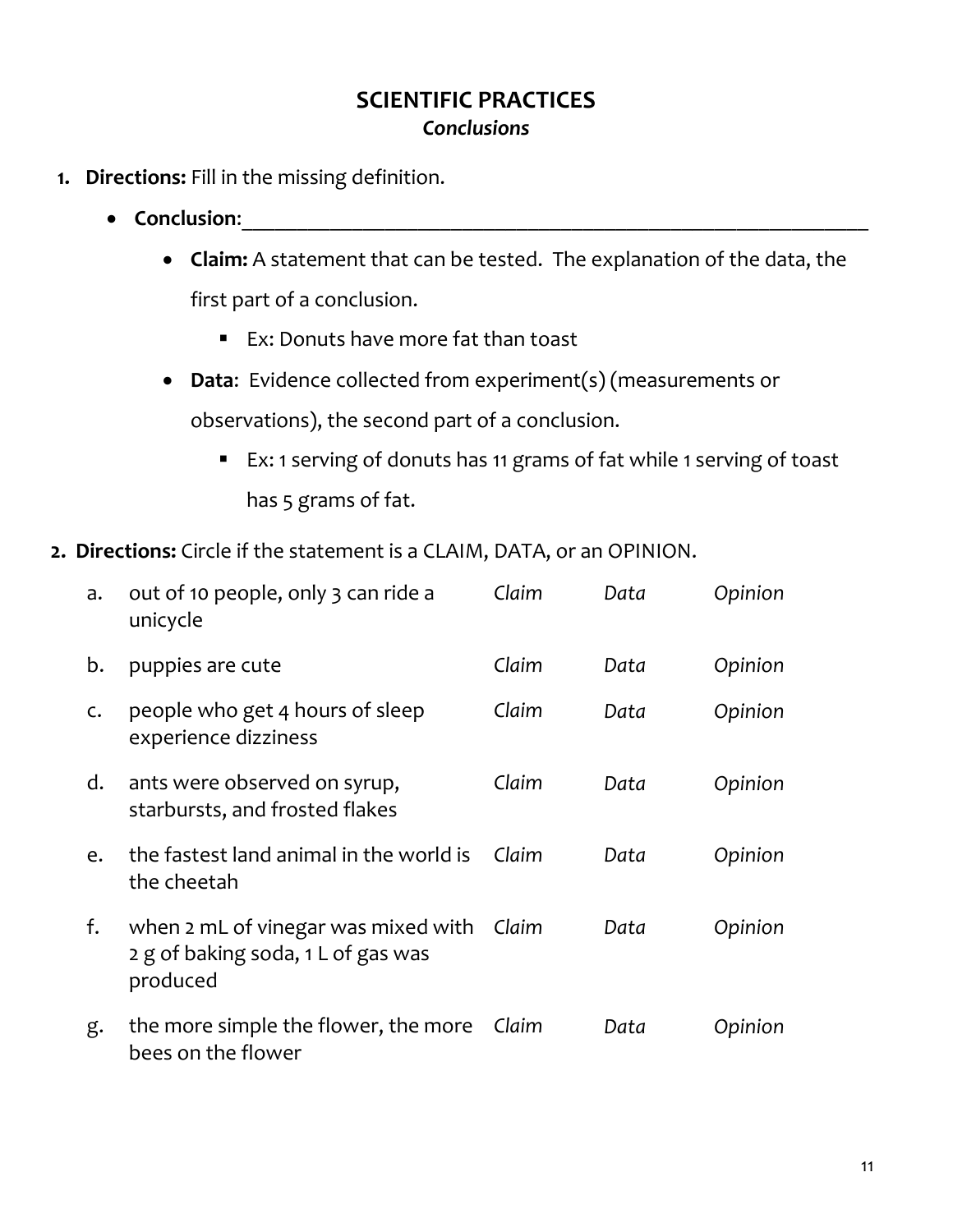**3. Directions:** Draw a line connecting claims with the correct data. If there is no data that supports the claim, do not draw a line.

| Claim<br>1. More people go to soccer<br>matches than basketball<br>games | <b>Because</b> | Data<br>a. 1 ml of diet coke weighs 5<br>g and 1 ml of coke weighs<br>1.1 g.                                                         |
|--------------------------------------------------------------------------|----------------|--------------------------------------------------------------------------------------------------------------------------------------|
| 2. Spicy food causes<br>heartburn                                        |                | b. 50% of people get<br>heartburn when they use<br>hot sauce and 10% of<br>people get heartburn<br>when they don't use hot<br>sauce. |
| 3. Cars increase air pollution                                           |                | c. The air has been observed<br>to be brown in areas with<br>large numbers of cars.                                                  |

4. Diet coke weighs less than regular coke

d. 10 people went to the movies, while 15 went shopping.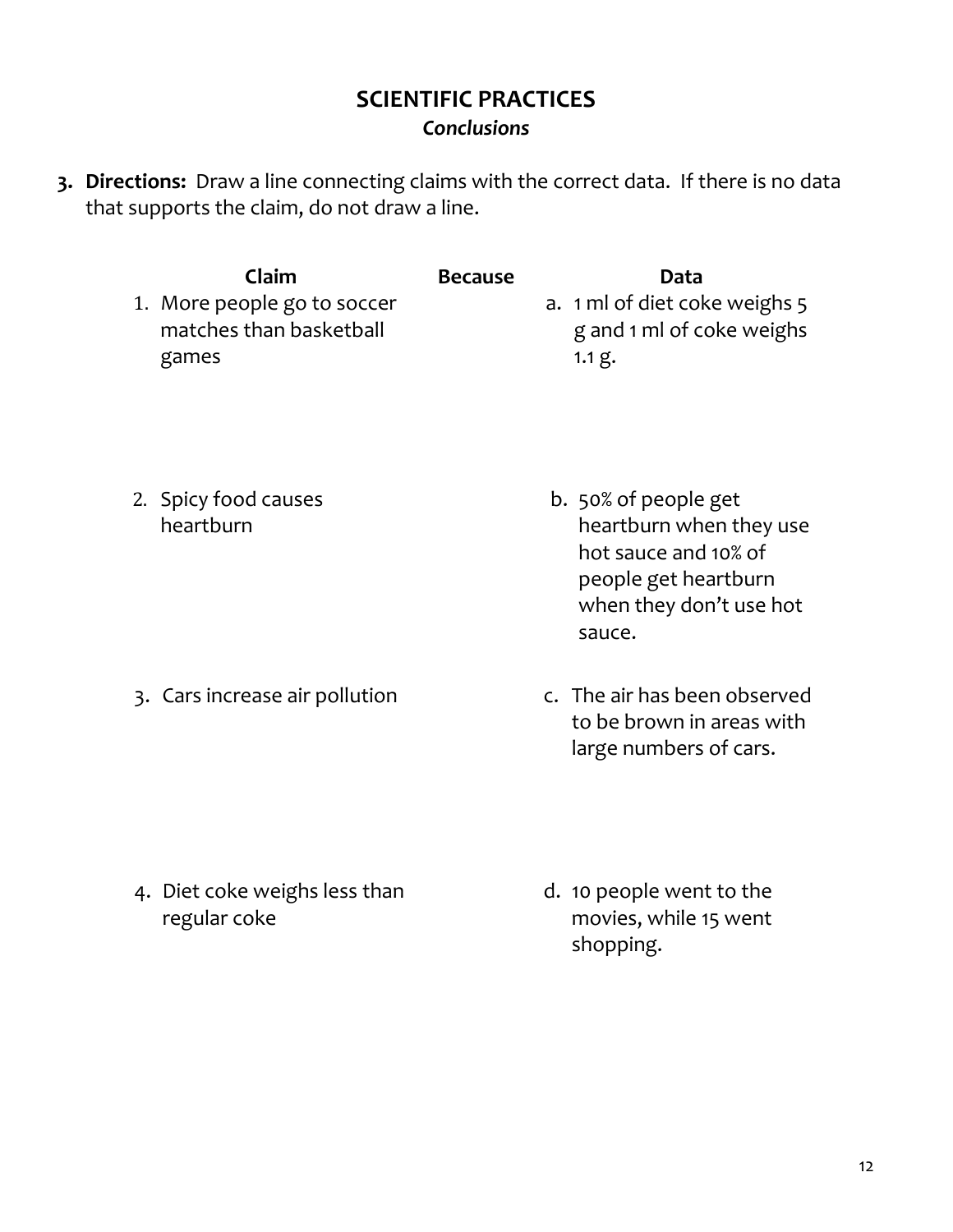| <b>Variables</b>                        |                   | <b>Trial A</b> | <b>Trial B</b> |
|-----------------------------------------|-------------------|----------------|----------------|
| Light Color:                            |                   | White          |                |
| <b>Block Height:</b>                    |                   | 9 cm           |                |
| <b>Block Width:</b>                     |                   | 7 cm           |                |
| Light Distance:                         |                   | 50 cm          |                |
| Light Height:                           |                   | 30 Cm          |                |
| Light Angle:                            |                   | $30^\circ$     | $60^\circ$     |
| Data                                    |                   | <b>Trial A</b> | <b>Trial B</b> |
| Final<br>Measurements/<br>Observations: | Shadow<br>Length: | 6 cm           | 10 cm          |

4. **Directions:** *Step 1:* Identify the following statements as either CLAIM or DATA and write a C or D on the line. *Step 2:* Look at the results table and circle if the statement is a correct claim, correct data, or incorrect. Statements are INCORRECT if the statement does not agree with the data table or has not been tested.

|    |                                                                                       | <b>Step 1:</b><br>Statement<br>Type: C or D | <u>Step 2:</u><br>Based on the table, is the statement a<br>correct claim, correct data, or Incorrect? |                 |           |
|----|---------------------------------------------------------------------------------------|---------------------------------------------|--------------------------------------------------------------------------------------------------------|-----------------|-----------|
| a. | the light height affects the length<br>of the shadow                                  |                                             | Correct<br>Claim                                                                                       | Correct<br>Data | Incorrect |
| b. | a larger light angle will result in a<br>longer shadow                                |                                             | Correct<br>Claim                                                                                       | Correct<br>Data | Incorrect |
| C. | when a block is 9 cm tall, different<br>light angles give different shadow<br>lengths |                                             | Correct<br>Claim                                                                                       | Correct<br>Data | Incorrect |
| d. | when the light angle was 60°, the<br>shadow length was 6 cm                           |                                             | Correct<br>Claim                                                                                       | Correct<br>Data | Incorrect |
|    | What data can be used to support claim b above?                                       |                                             |                                                                                                        |                 |           |

\_\_\_\_\_\_\_\_\_\_\_\_\_\_\_\_\_\_\_\_\_\_\_\_\_\_\_\_\_\_\_\_\_\_\_\_\_\_\_\_\_\_\_\_\_\_\_\_\_\_\_\_\_\_\_\_\_\_\_\_\_\_\_\_\_\_\_\_\_\_\_\_

\_\_\_\_\_\_\_\_\_\_\_\_\_\_\_\_\_\_\_\_\_\_\_\_\_\_\_\_\_\_\_\_\_\_\_\_\_\_\_\_\_\_\_\_\_\_\_\_\_\_\_\_\_\_\_\_\_\_\_\_\_\_\_\_\_\_\_\_\_\_\_\_

\_\_\_\_\_\_\_\_\_\_\_\_\_\_\_\_\_\_\_\_\_\_\_\_\_\_\_\_\_\_\_\_\_\_\_\_\_\_\_\_\_\_\_\_\_\_\_\_\_\_\_\_\_\_\_\_\_\_\_\_\_\_\_\_\_\_\_\_\_\_\_\_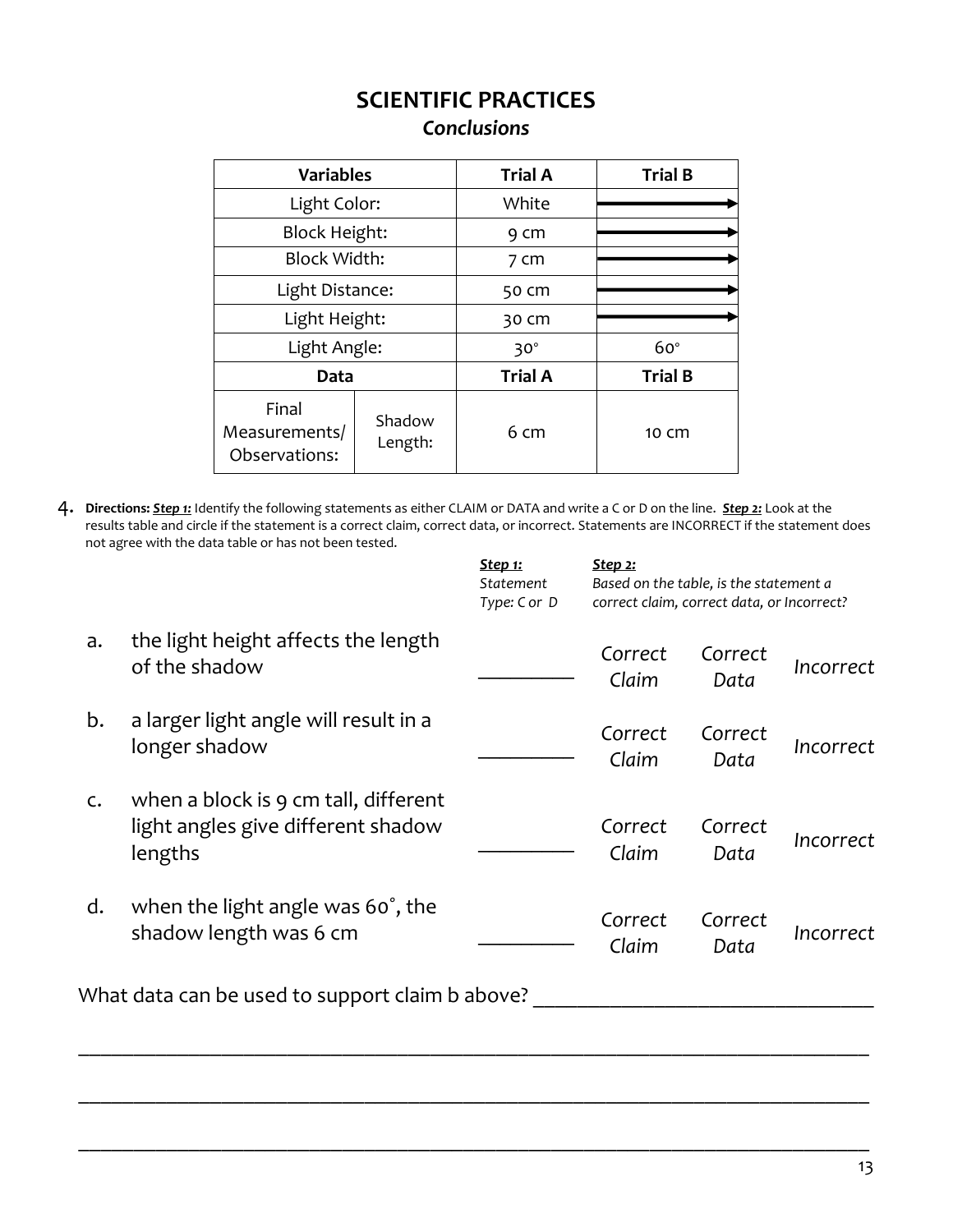| <b>Variables</b>                       |                   | <b>Trial A</b> | <b>Trial B</b> |
|----------------------------------------|-------------------|----------------|----------------|
| Light Color:                           |                   | White          |                |
| <b>Block Height:</b>                   |                   | 6 cm           | 10 Cm          |
| <b>Block Width:</b>                    |                   | 7 cm           |                |
| Light Distance:                        |                   | 30 cm          | 50 cm          |
| Light Height:                          |                   | 25 cm          |                |
| Light Angle:                           |                   | $90^{\circ}$   |                |
| Data                                   |                   | <b>Trial A</b> | <b>Trial B</b> |
| Final<br>Measurement/<br>Observations: | Shadow<br>Length: | 5 cm           | 13 CM          |

| 5. |                                                                                                                                       | Step 1:<br>Statement<br>Type: C or D | <u>Step 2:</u><br>Based on the table, is the statement a<br>correct claim, correct data, or Incorrect? |                 |           |
|----|---------------------------------------------------------------------------------------------------------------------------------------|--------------------------------------|--------------------------------------------------------------------------------------------------------|-----------------|-----------|
| a. | the brighter the light, the longer the<br>shadow                                                                                      |                                      | Correct<br>Claim                                                                                       | Correct<br>Data | Incorrect |
| b. | when the block height was 6 cm, the<br>shadow length was 5 cm, and when<br>the block height was 10 cm, the<br>shadow length was 13 cm |                                      | Correct<br>Claim                                                                                       | Correct<br>Data | Incorrect |
| C. | when the block height is smaller, the<br>shadow length is longer                                                                      |                                      | Correct<br>Claim                                                                                       | Correct<br>Data | Incorrect |
| d. | the longer the light distance, the<br>longer the shadow length                                                                        |                                      | Correct<br>Claim                                                                                       | Correct<br>Data | Incorrect |
|    | If no claim can be made from the data state why not.                                                                                  |                                      |                                                                                                        |                 |           |
|    |                                                                                                                                       |                                      |                                                                                                        |                 |           |

If no claim can be made from the results, can you make a conclusion?

 $\sqrt{}$ YES  $\sqrt{}$ NO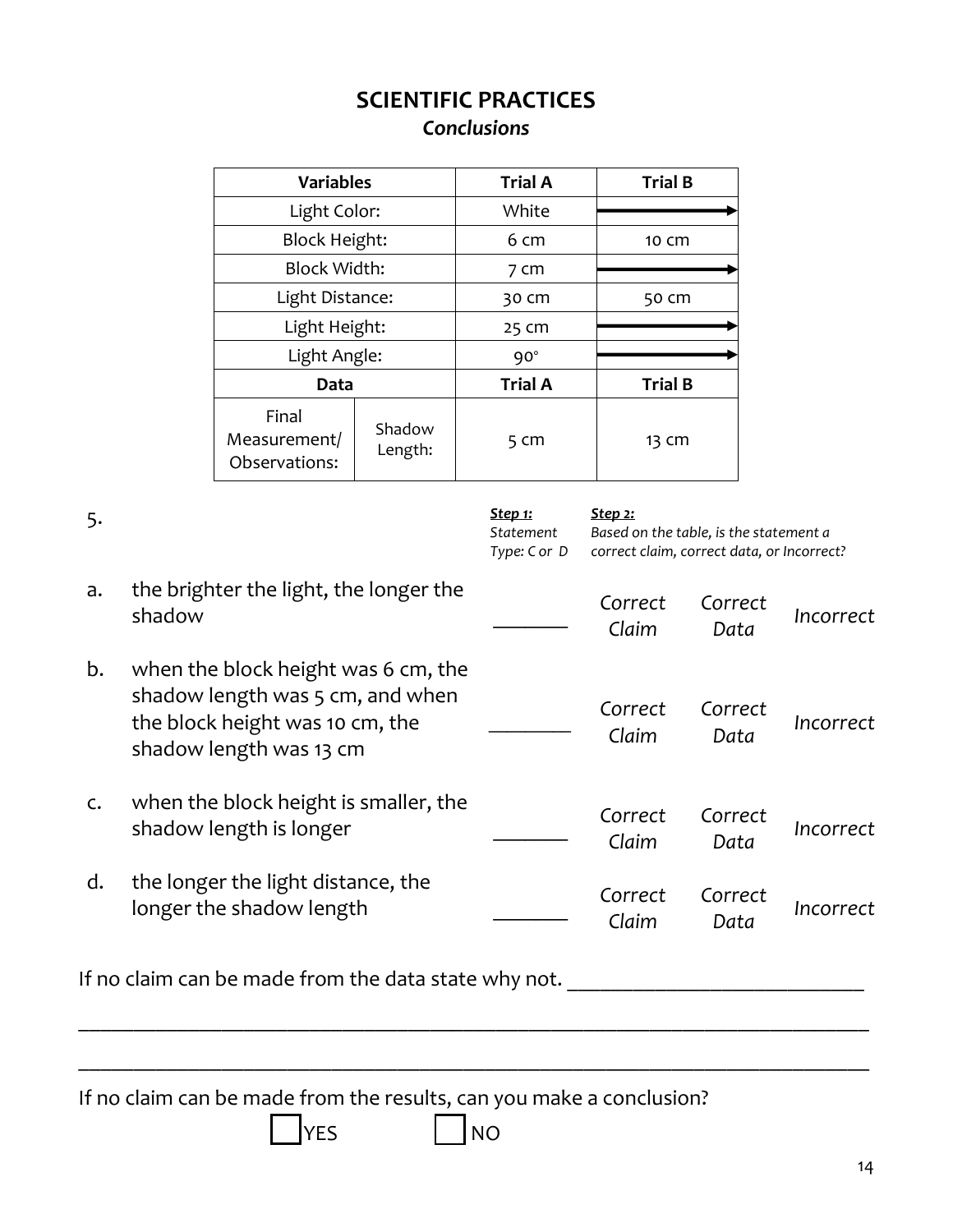**6. Directions:** Decide if a claim/conclusion can be made for each of the following results tables and graph.

| anı |  |  | ≏ |  |  |
|-----|--|--|---|--|--|
|-----|--|--|---|--|--|

| <b>Variables</b>     | <b>Trial A</b> | <b>Trial B</b> |
|----------------------|----------------|----------------|
| Light Color:         | White          |                |
|                      |                |                |
| <b>Block Height:</b> | 8 cm           | 4 cm           |
| Block Width:         | 3 cm           |                |
| Light<br>Distance:   | 25 cm          | 30 cm          |
| Light Height:        | 35 cm          |                |
| Light Angle:         | $45^\circ$     | $60^\circ$     |
| Data                 | <b>Trial A</b> | <b>Trial B</b> |
| Shadow<br>Length:    | 8 cm           | 6 cm           |

#### Table B

| <b>Variables</b>     | <b>Trial A</b> | <b>Trial B</b> |
|----------------------|----------------|----------------|
| Light Color:         | White          |                |
| <b>Block Height:</b> | 10 cm          |                |
| <b>Block Width:</b>  | 7 cm           |                |
| Light<br>Distance:   | 40 cm          |                |
| Light Height:        | 10 cm          | 40 cm          |
| Light Angle:         | $90^{\circ}$   |                |
| Data                 | <b>Trial A</b> | <b>Trial B</b> |
| Shadow<br>Length:    | 8 cm           | 6 cm           |

Can this scientist make a claim/conclusion? \_\_\_\_\_\_ Can this scientist make a claim/conclusion? \_\_\_\_\_\_

## Table C Graph D

| <b>Variables</b>   | <b>Trial A</b> | <b>Trial B</b> |
|--------------------|----------------|----------------|
| Light Color:       | White          |                |
| Block Height:      | 5 cm           | 9 cm           |
| Block Width:       | 7 cm           |                |
| Light<br>Distance: | 45 cm          |                |
| Light Height:      | 30 Cm          |                |
| Light Angle:       | $30^\circ$     |                |
| Data               | <b>Trial A</b> | <b>Trial B</b> |
| Shadow<br>Length:  | 2 cm           | 5 cm           |

Can this scientist make a claim/conclusion? \_\_\_\_\_\_ Can this scientist make a claim/conclusion? \_\_\_\_\_\_\_

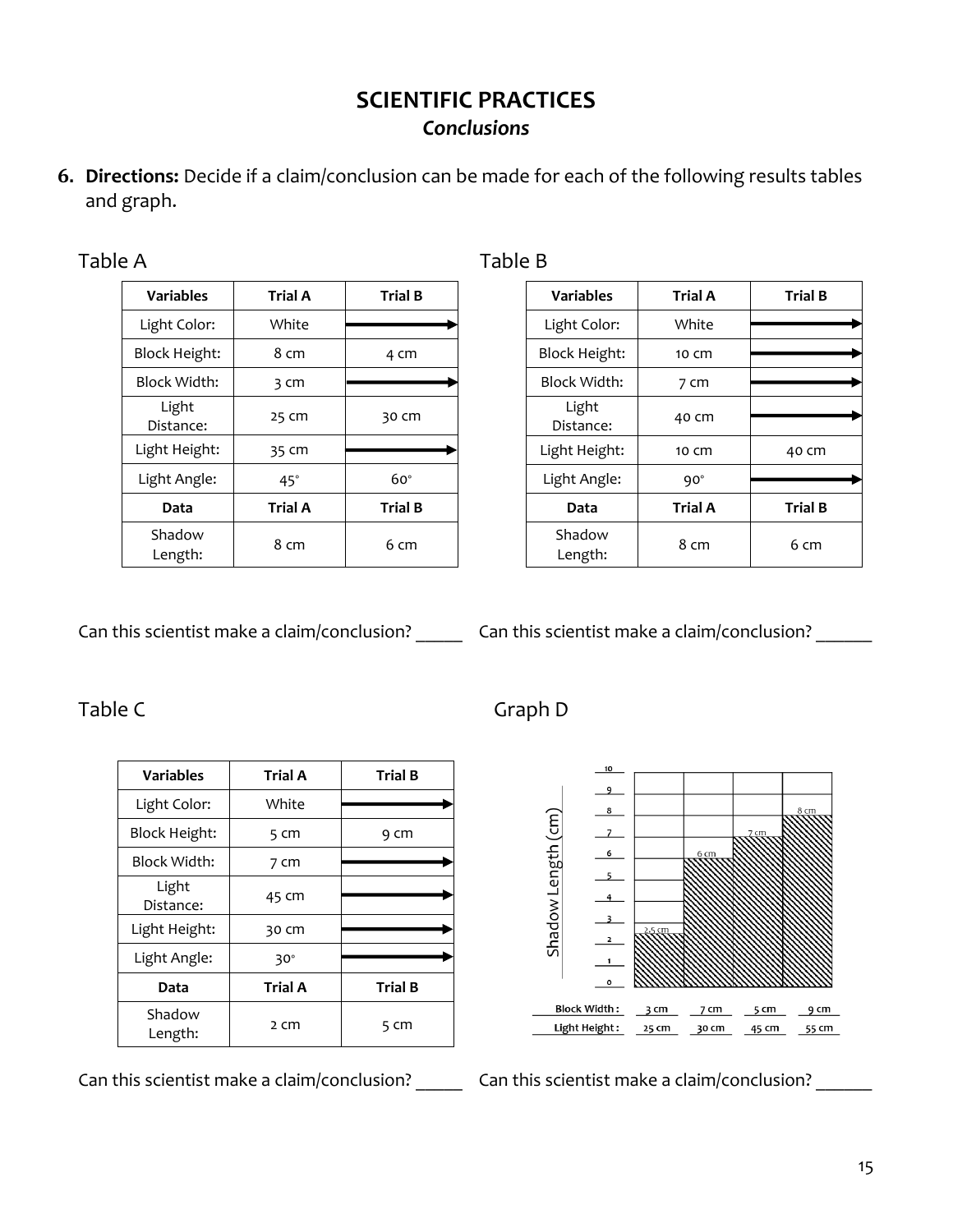# Making a Conclusion from Your Data

| How many changing variables did you have in your experiment? |            |           |
|--------------------------------------------------------------|------------|-----------|
| Can you make a conclusion from your data?                    | <b>YES</b> | <b>NO</b> |
| <b>IF NO</b>                                                 |            |           |
| Why?                                                         |            |           |
|                                                              |            |           |
|                                                              |            |           |

| <b>IF YES</b>   |                                  |  |
|-----------------|----------------------------------|--|
|                 | <b>CONCLUSION</b>                |  |
| We can conclude | claim                            |  |
|                 |                                  |  |
| because         | data (measurements/observations) |  |
|                 |                                  |  |
|                 |                                  |  |
|                 |                                  |  |

SciTrek Member Approval \_\_\_\_\_\_\_\_\_\_\_\_\_\_\_\_\_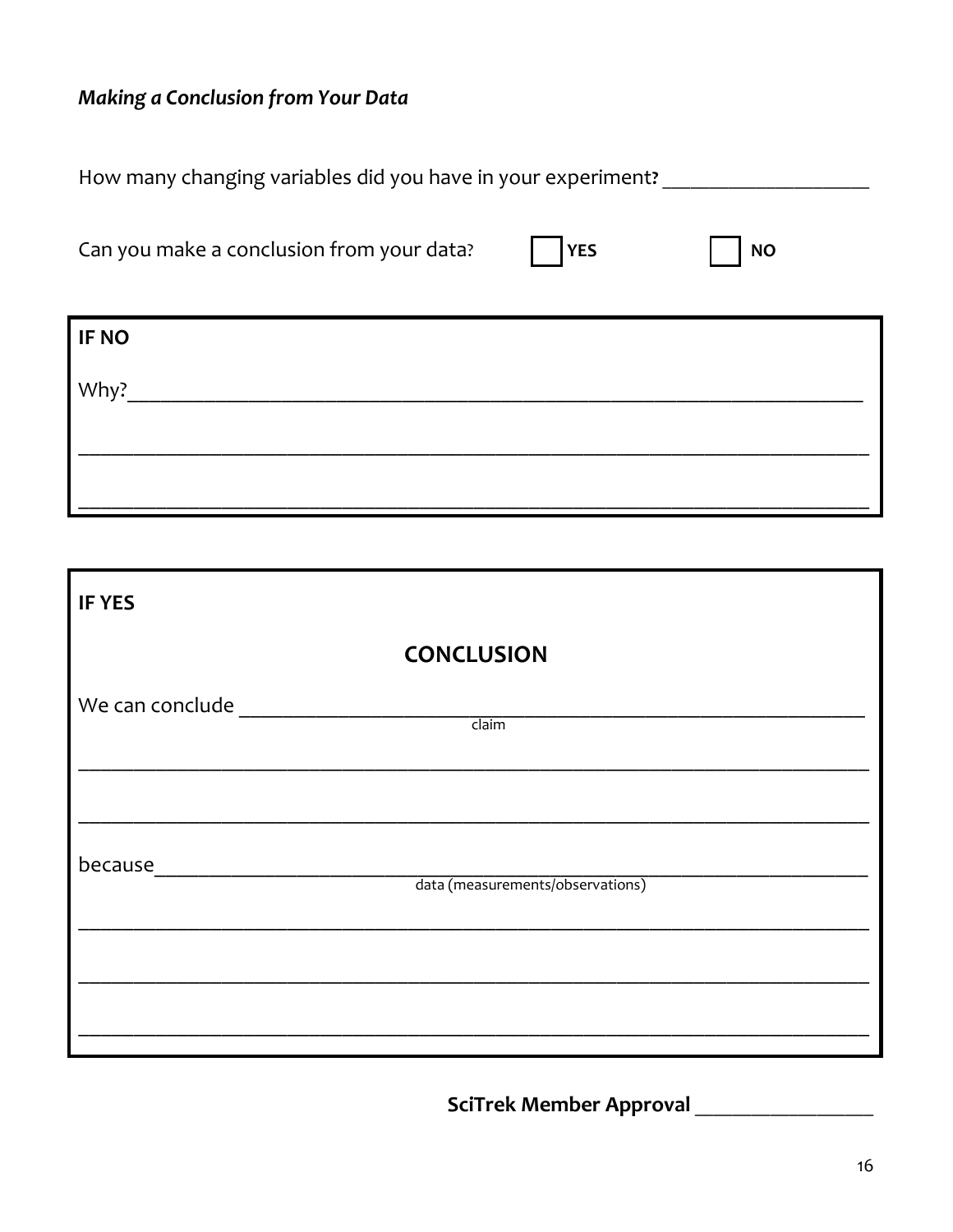*Changing Variable(s) (Independent Variable(s))*

|          | For your second experiment, decide which variable(s) (max three) that you would like |  |
|----------|--------------------------------------------------------------------------------------|--|
| to test. |                                                                                      |  |

| Changing Variable 1:                |                            |  |  |
|-------------------------------------|----------------------------|--|--|
| Changing Variable 2 (optional):     |                            |  |  |
| Changing Variable 3 (optional):     |                            |  |  |
| What will you measure? (circle one) | Shadow Length Shadow Width |  |  |

# **QUESTION**

Question our subgroup will investigate:

| $\bullet$ If we change the |                                                              |  |
|----------------------------|--------------------------------------------------------------|--|
|                            | insert each changing variable (independent variable)         |  |
| what will happen to the    |                                                              |  |
|                            | insert what you are measuring/observing (dependent variable) |  |

**SciTrek Member Approval**\_\_\_\_\_\_\_\_\_\_\_\_\_\_\_\_\_\_\_\_

Get a materials page from your SciTrek volunteer and fill it out before moving onto the experimental set-up.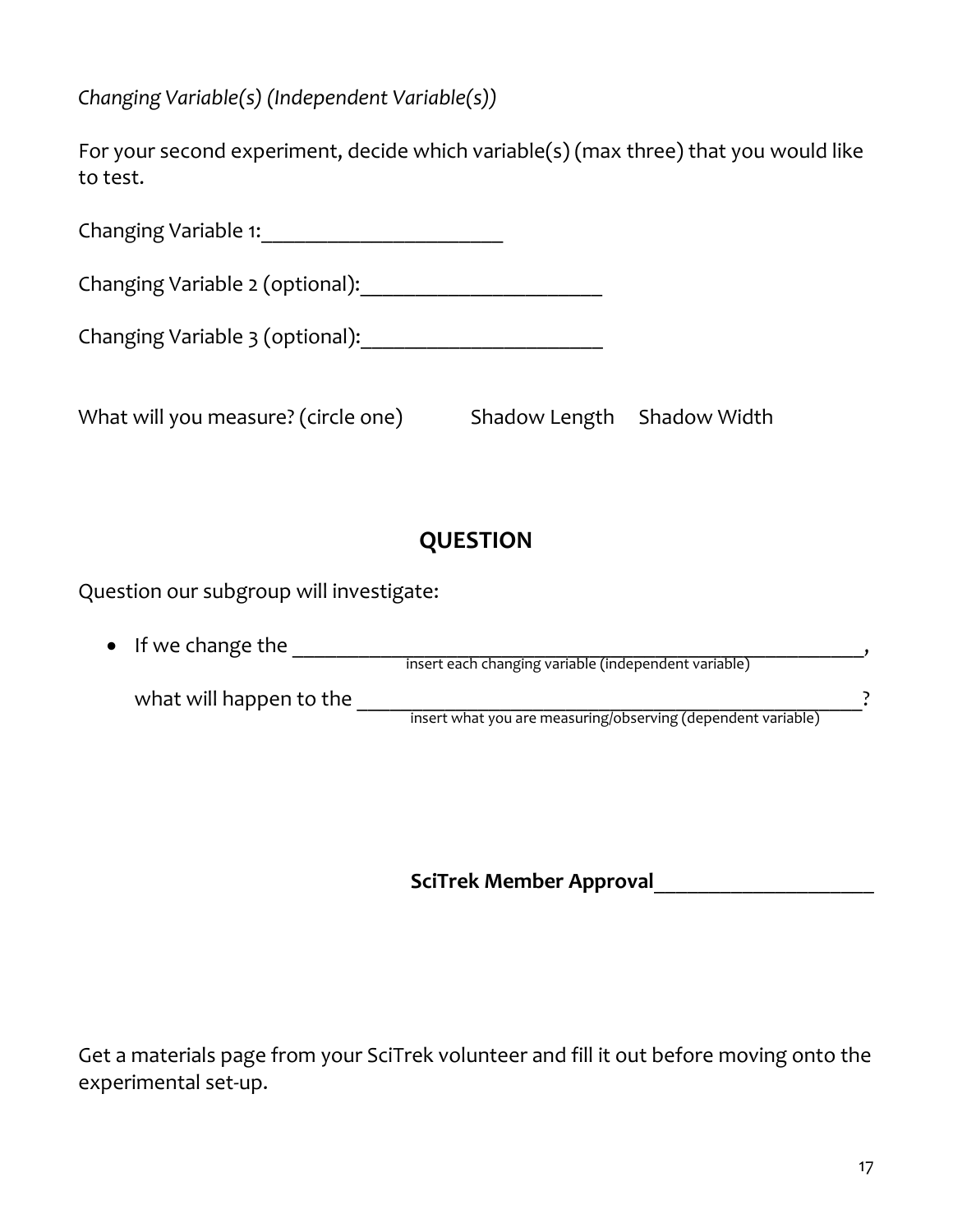## **EXPERIMENTAL SET-UP**

Write your changing variable(s) (Ex: block height) and the values (Ex: 5 cm) you will use for your four trials under each block.



**Controls** (variables you will hold constant):

Write the controls and the values you will use in all your trials (control/value, Ex: light color/white).

| Light Color | White |  |
|-------------|-------|--|
|             |       |  |
|             |       |  |

 **SciTrek Member Approval**\_\_\_\_\_\_\_\_\_\_\_\_\_\_\_\_\_\_\_\_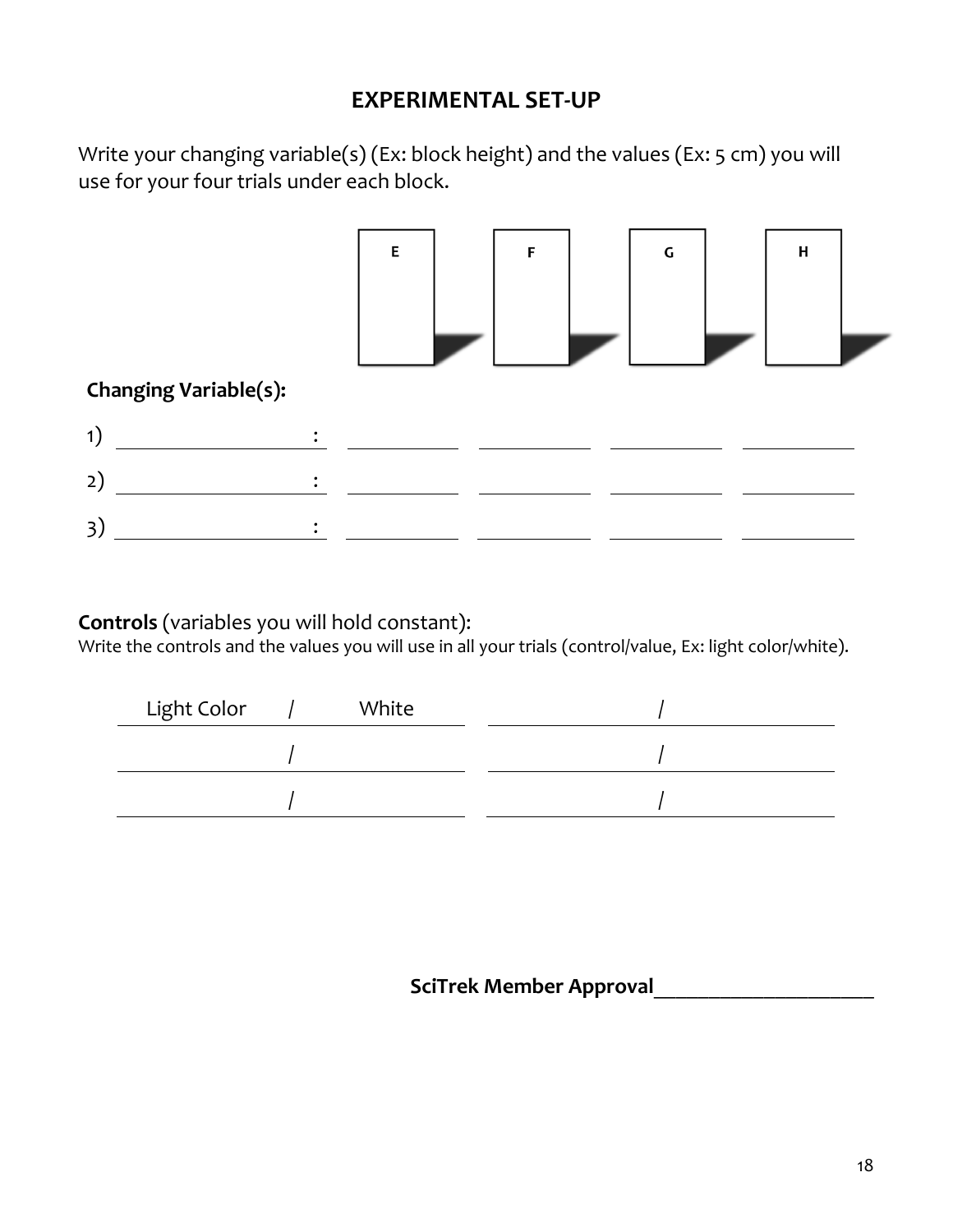## **PROCEDURE**

## **Procedure Note:**

Make sure to include all values of your changing variable(s) in the procedure (Ex: for a subgroup that decided to change block height, one step would be: place block that is 7 cm wide, 3 cm long, and E)  $2$  cm, F)  $5$  cm, G) 8 cm, and H) 10 cm high on the white plastic).

| 1. |                                |
|----|--------------------------------|
|    |                                |
|    |                                |
|    |                                |
|    |                                |
|    | 2. $\qquad \qquad$             |
|    |                                |
|    |                                |
|    |                                |
|    |                                |
|    |                                |
|    |                                |
|    |                                |
|    |                                |
|    |                                |
|    |                                |
|    |                                |
|    |                                |
|    |                                |
|    |                                |
|    |                                |
|    |                                |
|    |                                |
|    |                                |
|    |                                |
|    |                                |
| 6. |                                |
|    |                                |
|    |                                |
|    |                                |
|    |                                |
|    | <b>SciTrek Member Approval</b> |
|    |                                |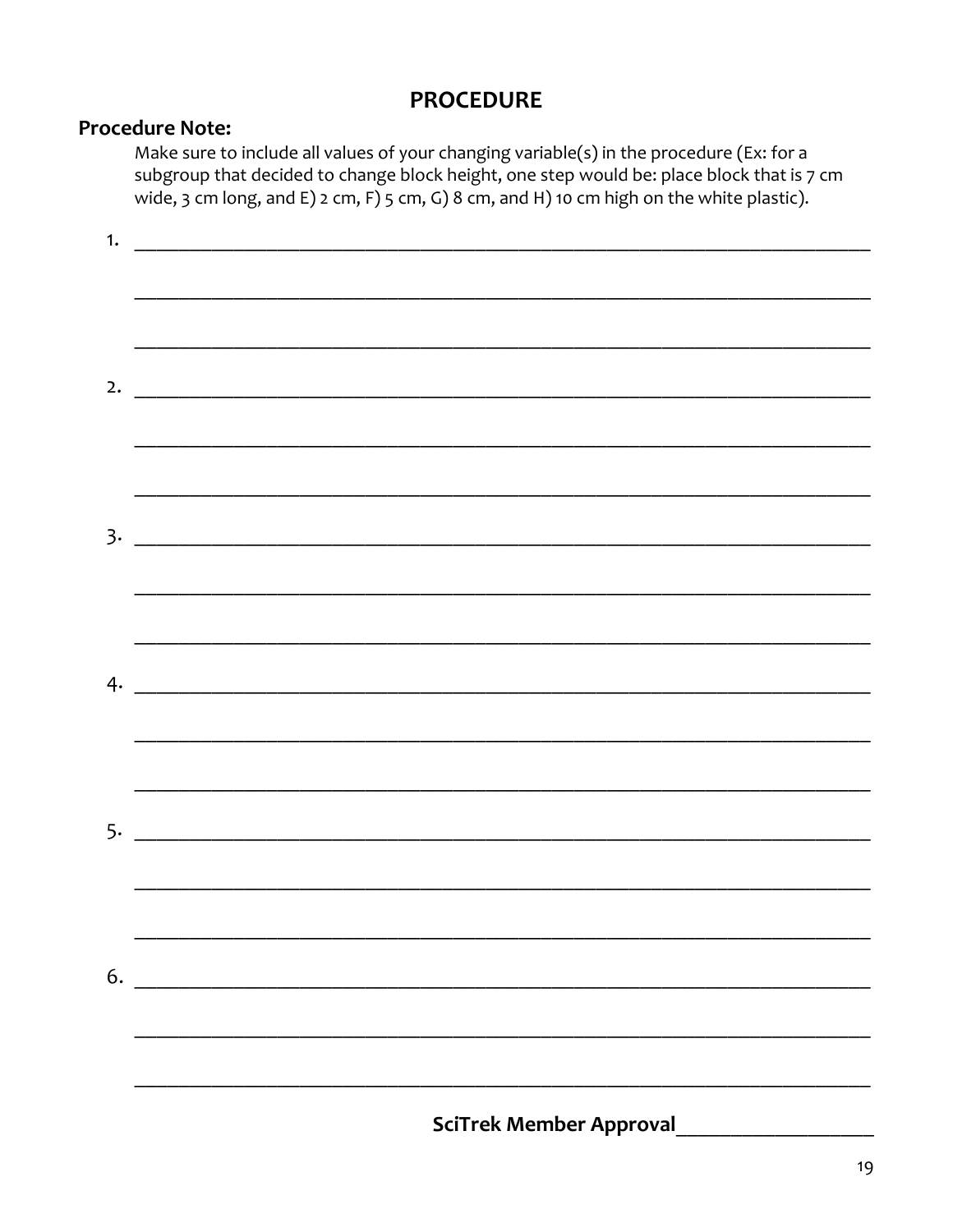*Question: If we change the \_\_\_\_\_\_\_\_\_\_\_\_\_\_\_\_\_\_\_\_\_\_\_\_\_\_\_\_\_\_\_\_\_\_\_\_\_, what will* 

*happen to \_\_\_\_\_\_\_\_\_\_\_\_\_\_\_\_\_\_\_\_\_\_\_\_\_\_\_\_\_\_\_\_\_\_\_\_\_\_\_\_\_\_\_\_\_\_\_\_\_\_\_\_\_\_\_\_?* 

| <b>Variables</b>                        |                   | <b>Trial A</b>  | <b>Trial B</b> | <b>Trail C</b>  | <b>Trial D</b> |
|-----------------------------------------|-------------------|-----------------|----------------|-----------------|----------------|
| Light Color:                            |                   | White           |                |                 |                |
| <b>Block Height:</b>                    |                   | 7 <sub>cm</sub> |                |                 |                |
| <b>Block Width:</b>                     |                   | 3 <sub>cm</sub> |                |                 |                |
| <b>Block Length:</b>                    |                   | 5 <sub>cm</sub> |                |                 |                |
| Light Distance:                         |                   | 20 cm           |                |                 |                |
| Light Height:                           |                   | 25 cm           |                |                 |                |
| Light Angle:                            |                   | $90^\circ$      |                |                 |                |
| <b>Block Material:</b>                  |                   | Wood            | Foam           | Metal           | Cardboard      |
| Data                                    |                   | <b>Trial A</b>  | <b>Trial B</b> | <b>Trial C</b>  | <b>Trial D</b> |
| Final<br>Measurements/<br>Observations: | Shadow<br>Length: | 12 Cm           | 12 Cm          | $12 \text{ cm}$ | 12 Cm          |

*Write a conclusion from the results above:*

We can conclude \_\_\_\_\_\_\_\_\_\_\_\_\_\_\_\_\_\_\_\_\_\_\_\_\_\_\_\_\_\_\_\_\_\_\_\_\_\_\_\_\_\_\_\_\_\_\_\_\_\_\_\_\_\_\_\_\_

claim

 $\_$  , and the contribution of the contribution of  $\mathcal{L}_1$  , and  $\mathcal{L}_2$  , and  $\mathcal{L}_3$  , and  $\mathcal{L}_4$  , and  $\mathcal{L}_5$  , and  $\mathcal{L}_6$  , and  $\mathcal{L}_7$  , and  $\mathcal{L}_8$  , and  $\mathcal{L}_7$  , and  $\mathcal{L}_8$  , and  $\mathcal{L}_9$  ,

\_\_\_\_\_\_\_\_\_\_\_\_\_\_\_\_\_\_\_\_\_\_\_\_\_\_\_\_\_\_\_\_\_\_\_\_\_\_\_\_\_\_\_\_\_\_\_\_\_\_\_\_\_\_\_\_\_\_\_\_\_\_\_\_\_\_\_\_\_\_\_\_

\_\_\_\_\_\_\_\_\_\_\_\_\_\_\_\_\_\_\_\_\_\_\_\_\_\_\_\_\_\_\_\_\_\_\_\_\_\_\_\_\_\_\_\_\_\_\_\_\_\_\_\_\_\_\_\_\_\_\_\_\_\_\_\_\_\_\_\_\_\_\_\_

\_\_\_\_\_\_\_\_\_\_\_\_\_\_\_\_\_\_\_\_\_\_\_\_\_\_\_\_\_\_\_\_\_\_\_\_\_\_\_\_\_\_\_\_\_\_\_\_\_\_\_\_\_\_\_\_\_\_\_\_\_\_\_\_\_\_\_\_\_\_\_\_

\_\_\_\_\_\_\_\_\_\_\_\_\_\_\_\_\_\_\_\_\_\_\_\_\_\_\_\_\_\_\_\_\_\_\_\_\_\_\_\_\_\_\_\_\_\_\_\_\_\_\_\_\_\_\_\_\_\_\_\_\_\_\_\_\_\_\_\_\_\_\_\_

\_\_\_\_\_\_\_\_\_\_\_\_\_\_\_\_\_\_\_\_\_\_\_\_\_\_\_\_\_\_\_\_\_\_\_\_\_\_\_\_\_\_\_\_\_\_\_\_\_\_\_\_\_\_\_\_\_\_\_\_\_\_\_\_\_\_\_\_\_\_\_\_

because\_\_\_\_\_\_\_\_\_\_\_\_\_\_\_\_\_\_\_\_\_\_\_\_\_\_\_\_\_\_\_\_\_\_\_\_\_\_\_\_\_\_\_\_\_\_\_\_\_\_\_\_\_\_\_\_\_\_\_\_\_\_\_\_\_

data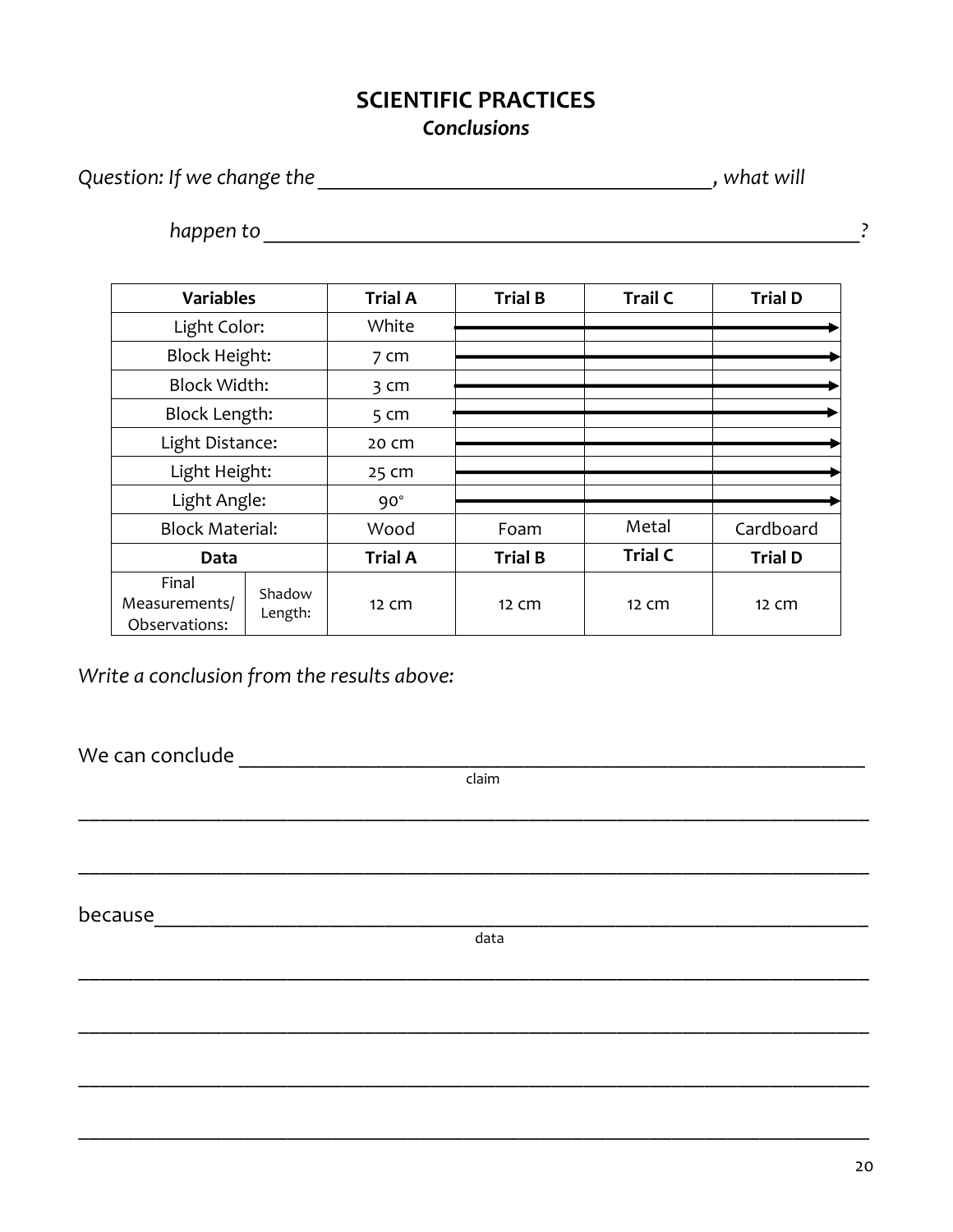# **RESULTS**

# *Table*

Fill out the chart for each of your trials. For the variables that remain constant, write the value in trial E and then draw an arrow through each box indicating that this variable is a control.

| <b>Variables</b>                                                                                                                                              |                                                | <b>Trial E</b> | <b>Trial F</b> | <b>Trial G</b> | <b>Trial H</b> |
|---------------------------------------------------------------------------------------------------------------------------------------------------------------|------------------------------------------------|----------------|----------------|----------------|----------------|
| Light Color:                                                                                                                                                  |                                                | White          |                |                |                |
| <b>Block Height:</b>                                                                                                                                          |                                                |                |                |                |                |
| <b>Block Width:</b>                                                                                                                                           |                                                |                |                |                |                |
| <b>Block Length:</b>                                                                                                                                          |                                                |                |                |                |                |
| Light Distance:                                                                                                                                               |                                                |                |                |                |                |
| Light Height:                                                                                                                                                 |                                                |                |                |                |                |
| Light Angle:                                                                                                                                                  |                                                |                |                |                |                |
| <b>Other Variable</b>                                                                                                                                         |                                                |                |                |                |                |
| <b>Predictions</b>                                                                                                                                            |                                                | <b>Trial A</b> | <b>Trial B</b> | <b>Trial C</b> | <b>Trial D</b> |
| Put a "B" in the trial that<br>will give the biggest<br>shadow length/width and<br>an "S" in the trial that will<br>give the smallest shadow<br>length/width. |                                                |                |                |                |                |
| Data                                                                                                                                                          |                                                | <b>Trial A</b> | <b>Trial B</b> | <b>Trial C</b> | <b>Trial D</b> |
| Final<br>Measurements/<br>Observations:                                                                                                                       | Shadow<br>Length<br>Or<br>Width<br>(Circle one |                |                |                |                |

The independent variable(s) is (are) the changing variable(s) and the dependent variables are the final measurements/observations.

21

**White Plastic** Shadow Width Shadow Width Length Height Length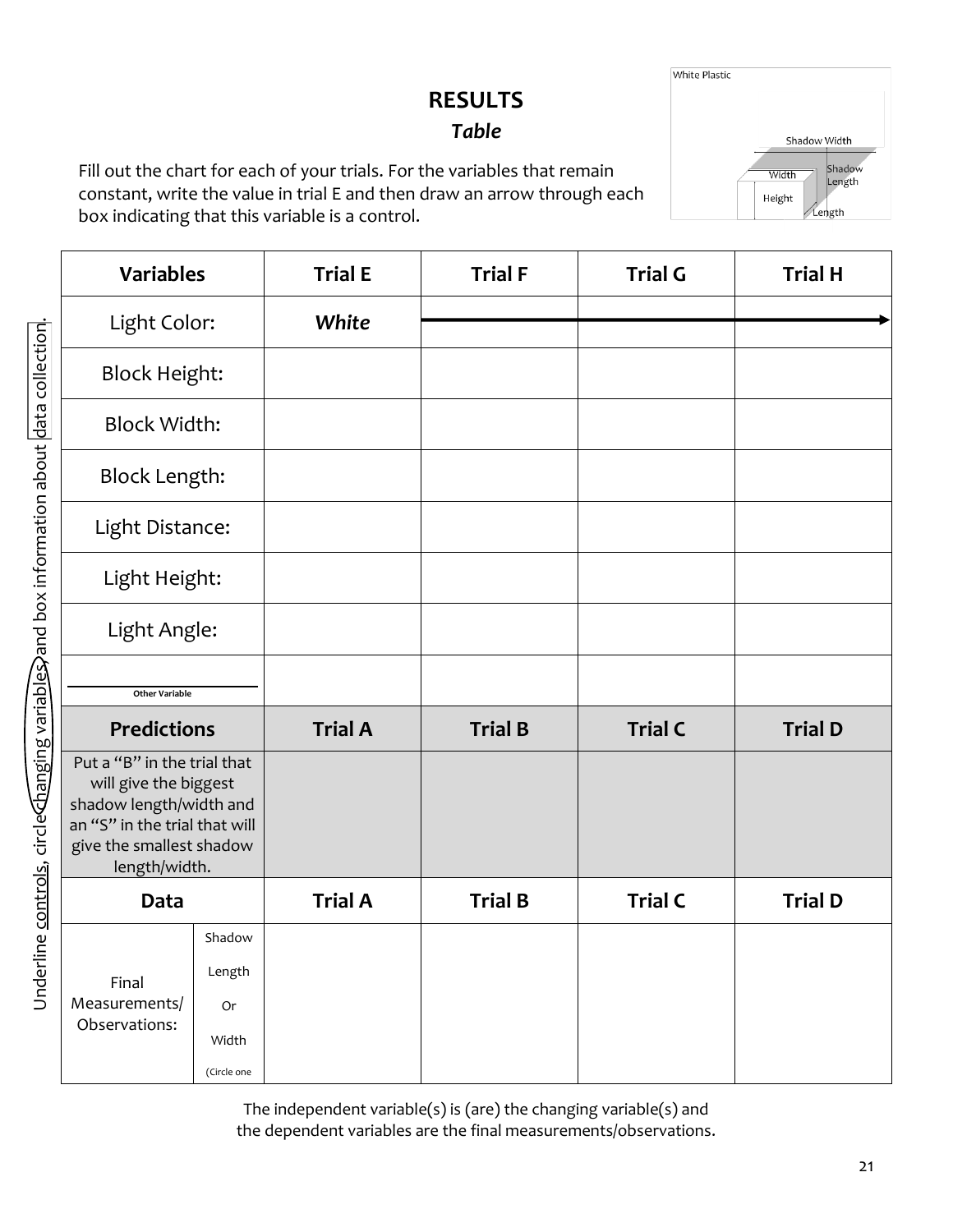## **RESULTS**

## *Graph*

Set up your graph. (Check off the steps as you complete them.)

 $\Box$  Label the y-axis (vertical) with what you measured, including units (Ex: shadow length (cm)).

- ☐ Determine an appropriate scale which will allow you to graph all of your data points and write the numbers on the given lines.
- ☐ Label the x-axis (horizontal) with your changing variable(s) #1, #2, and #3 (Ex*:* block height). Changing variable  $#2$  and  $#3$  will only be filled in if you have 2 or 3 changing variables.
- $\Box$  On your results table, label your measurements from 1 to 4, with 1 being the trial with the smallest measurement and 4 being the trial with the largest measurement.

## **Plot your data in increasing order.**

☐ Write the changing variable value(s) (Ex*:* 3 cm) for the trial that you labeled 1 under the first column.

☐ Graph your data for that trial and write the measurement above the bar.

 $\Box$  Repeat the process for the other trials.



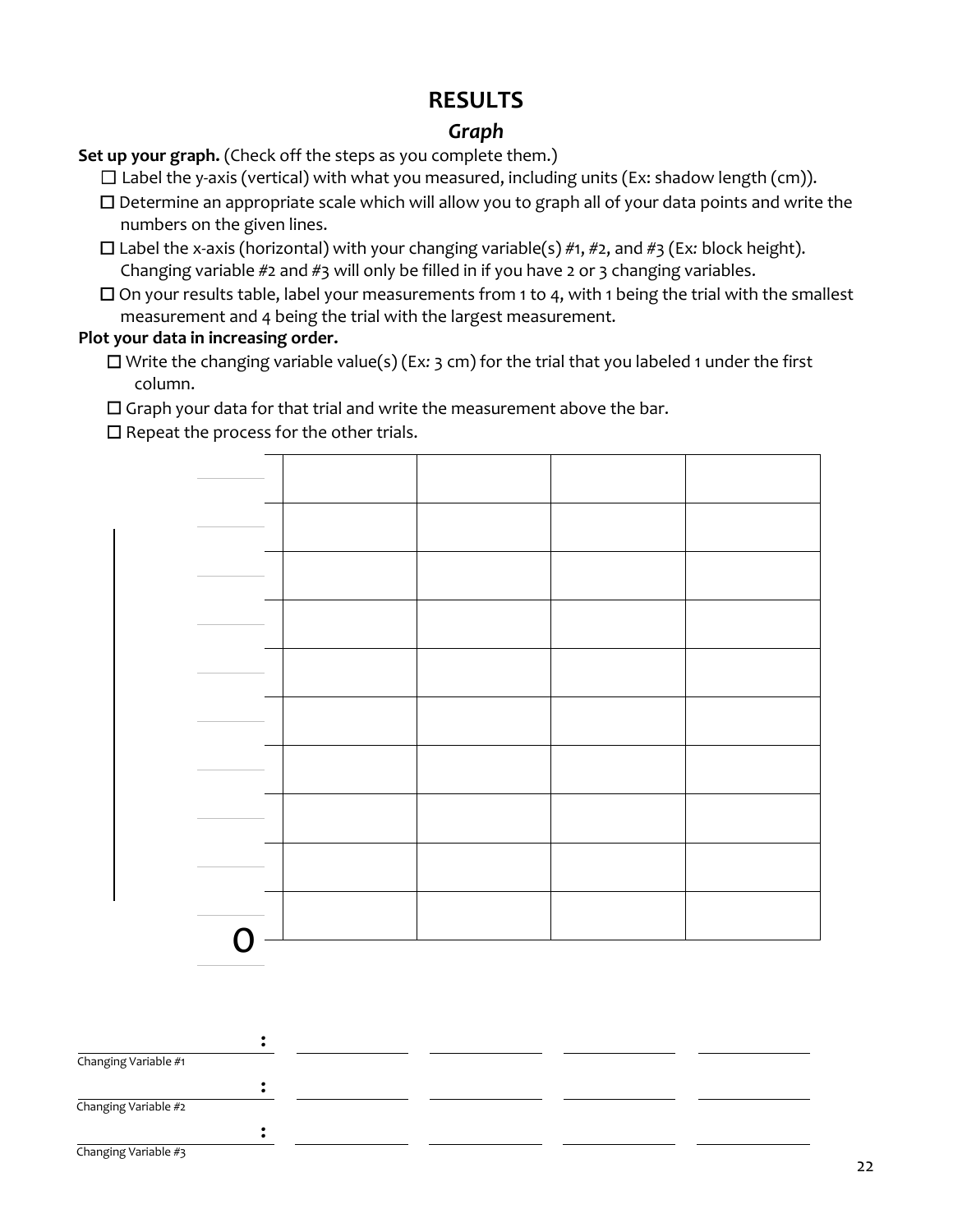# **CONCLUSION**

| Generate a<br>claim about<br>how your<br>changing<br>variable<br>affected your<br>results. (Ex: the<br>block material<br>does not affect<br>the shadow<br>length.) | We can conclude when the control of the canonic state of the control of the control of the control of the control of the control of the control of the control of the control of the control of the control of the control of<br>claim |
|--------------------------------------------------------------------------------------------------------------------------------------------------------------------|----------------------------------------------------------------------------------------------------------------------------------------------------------------------------------------------------------------------------------------|
| What data do<br>you have to<br>support your<br>claim?<br>(Remember to<br>include your<br>measurements<br>and/or<br>observations,<br>not trial<br>letters.)         | because<br><u> 1989 - Johann John Stein, mars ar yw i brenin y cyfeiriau ar y cyfeiriau ar y cyfeiriau ar y cyfeiriau ar y</u><br>$\overline{data}$                                                                                    |
|                                                                                                                                                                    | Can you test the first part (claim) of the conclusion?<br>(If you checked this box, go back and<br><b>NO</b><br><b>YES</b><br>revise your claim so that it can be tested.)                                                             |

\_\_\_\_\_\_\_\_\_\_\_\_\_\_\_\_\_\_\_\_\_\_\_\_\_\_\_\_\_\_\_\_\_\_\_\_\_\_\_\_\_\_\_\_\_\_\_\_\_\_\_\_\_\_\_\_\_\_\_\_\_\_\_\_\_\_\_\_\_\_\_\_

 $\_$  , and the contribution of the contribution of  $\mathcal{L}_1$  , and  $\mathcal{L}_2$  , and  $\mathcal{L}_3$  , and  $\mathcal{L}_4$  , and  $\mathcal{L}_5$  , and  $\mathcal{L}_6$  , and  $\mathcal{L}_7$  , and  $\mathcal{L}_8$  , and  $\mathcal{L}_7$  , and  $\mathcal{L}_8$  , and  $\mathcal{L}_9$  ,

The second part of the conclusion is data because it contains a \_\_\_\_\_\_\_\_\_\_\_\_\_\_\_\_\_\_\_\_\_\_.

I acted like a scientist when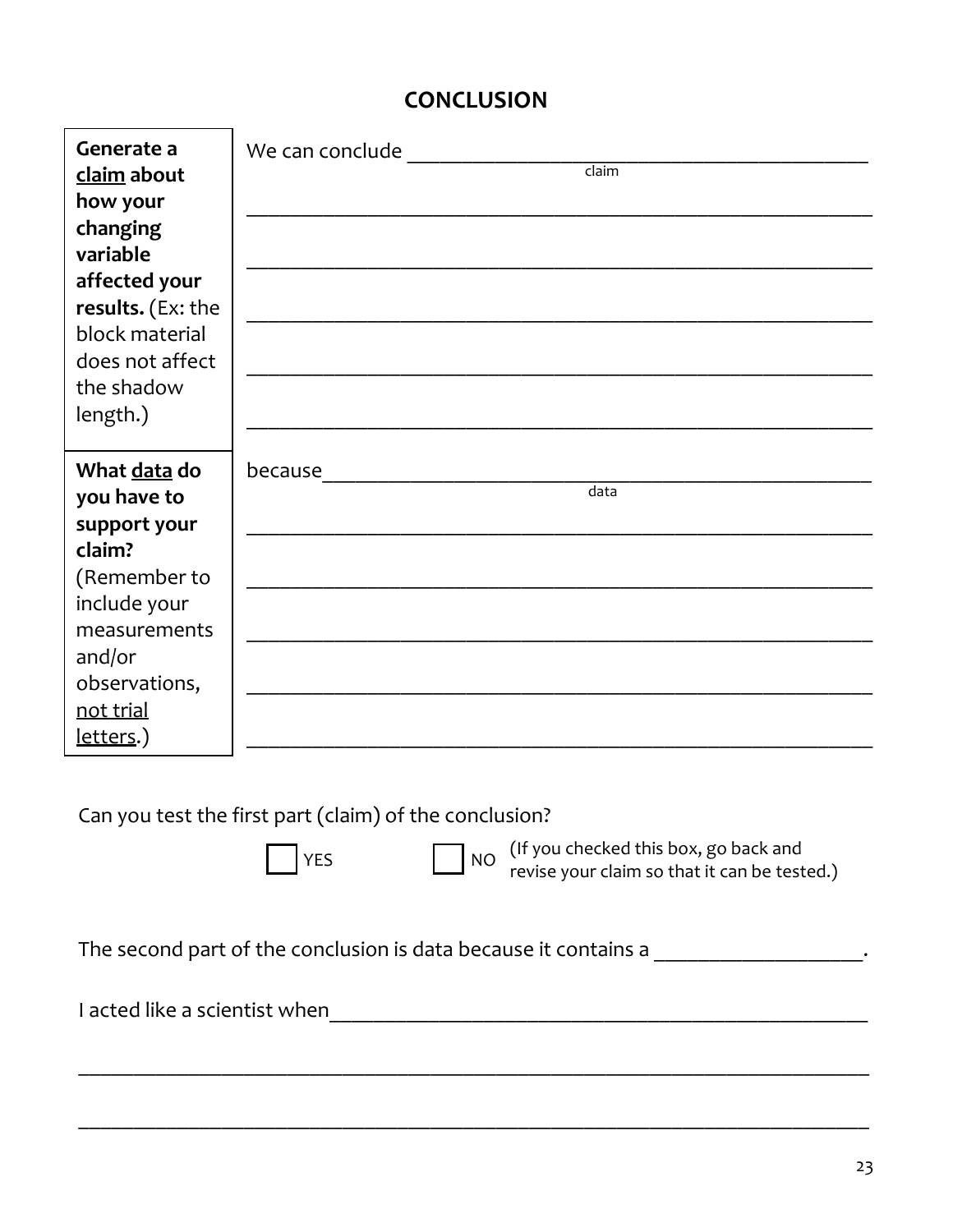# **NOTES ON PRESENTATIONS**

*What variables affect shadows?*

| Changing Variable:                                                                                                                                                                                                             |  |  |  |  |  |  |  |
|--------------------------------------------------------------------------------------------------------------------------------------------------------------------------------------------------------------------------------|--|--|--|--|--|--|--|
| Length Width (cm):<br>Shadow<br>Circle One                                                                                                                                                                                     |  |  |  |  |  |  |  |
| Summary: Note and the set of the set of the set of the set of the set of the set of the set of the set of the set of the set of the set of the set of the set of the set of the set of the set of the set of the set of the se |  |  |  |  |  |  |  |
|                                                                                                                                                                                                                                |  |  |  |  |  |  |  |
|                                                                                                                                                                                                                                |  |  |  |  |  |  |  |
| Changing Variable:                                                                                                                                                                                                             |  |  |  |  |  |  |  |
| Shadow Length Width (cm):<br>Circle One                                                                                                                                                                                        |  |  |  |  |  |  |  |
|                                                                                                                                                                                                                                |  |  |  |  |  |  |  |
|                                                                                                                                                                                                                                |  |  |  |  |  |  |  |
| Changing Variable:                                                                                                                                                                                                             |  |  |  |  |  |  |  |
| Shadow Length Width (cm):<br>Circle One                                                                                                                                                                                        |  |  |  |  |  |  |  |
|                                                                                                                                                                                                                                |  |  |  |  |  |  |  |
|                                                                                                                                                                                                                                |  |  |  |  |  |  |  |
| Changing Variable:                                                                                                                                                                                                             |  |  |  |  |  |  |  |
| Shadow<br>Width (cm):<br>Length<br>Circle One                                                                                                                                                                                  |  |  |  |  |  |  |  |
| Summary:                                                                                                                                                                                                                       |  |  |  |  |  |  |  |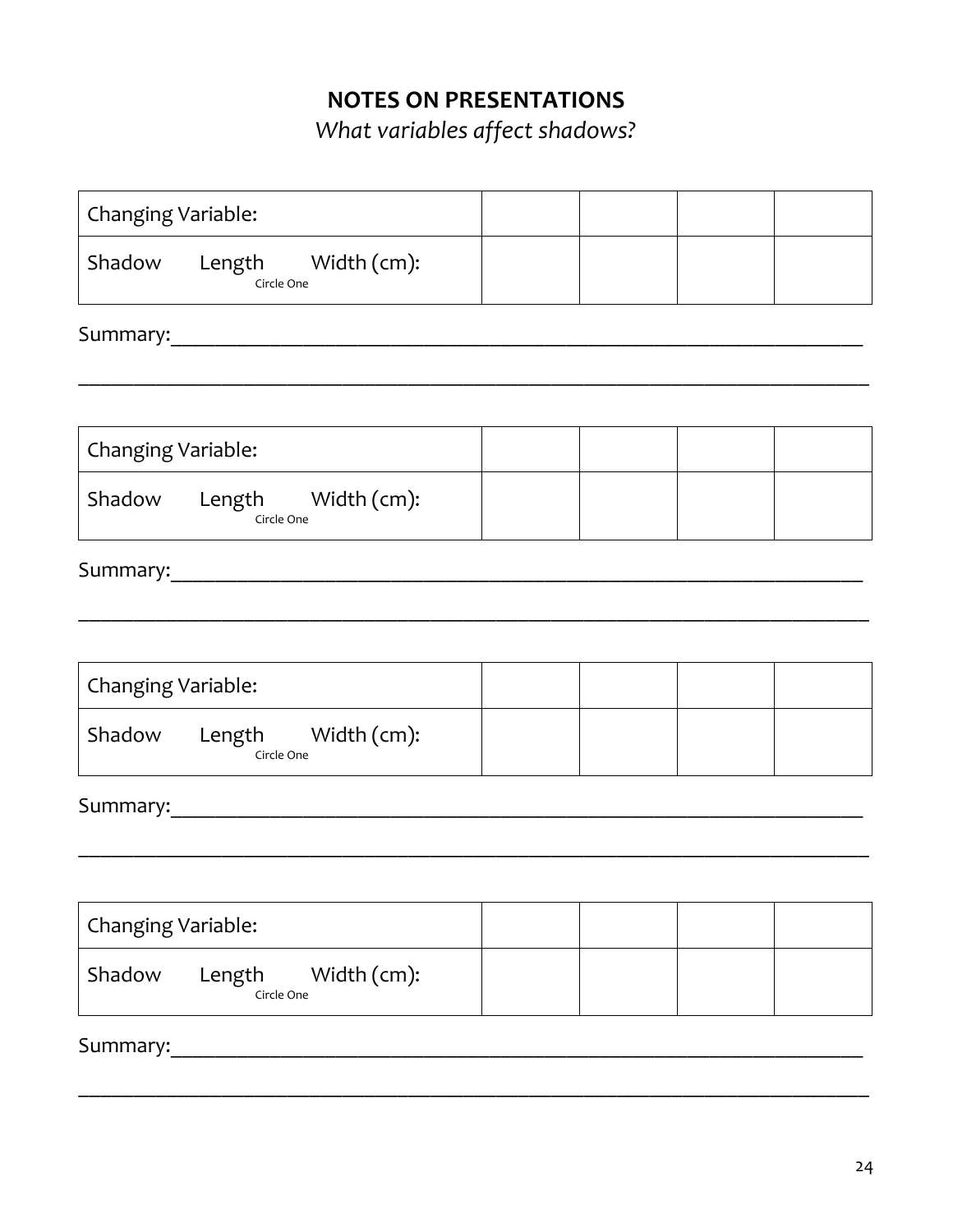# What variables affect shadows?

| Changing Variable:                            |  |  |  |  |  |  |  |  |  |
|-----------------------------------------------|--|--|--|--|--|--|--|--|--|
| Shadow Length Width (cm):<br>Circle One       |  |  |  |  |  |  |  |  |  |
|                                               |  |  |  |  |  |  |  |  |  |
|                                               |  |  |  |  |  |  |  |  |  |
|                                               |  |  |  |  |  |  |  |  |  |
| Changing Variable:                            |  |  |  |  |  |  |  |  |  |
| Shadow Length Width (cm):<br>Circle One       |  |  |  |  |  |  |  |  |  |
|                                               |  |  |  |  |  |  |  |  |  |
|                                               |  |  |  |  |  |  |  |  |  |
|                                               |  |  |  |  |  |  |  |  |  |
| Changing Variable:                            |  |  |  |  |  |  |  |  |  |
| Shadow Length Width (cm):<br>Circle One       |  |  |  |  |  |  |  |  |  |
|                                               |  |  |  |  |  |  |  |  |  |
|                                               |  |  |  |  |  |  |  |  |  |
|                                               |  |  |  |  |  |  |  |  |  |
| Changing Variable:                            |  |  |  |  |  |  |  |  |  |
| Shadow<br>Width (cm):<br>Length<br>Circle One |  |  |  |  |  |  |  |  |  |
| Summary:                                      |  |  |  |  |  |  |  |  |  |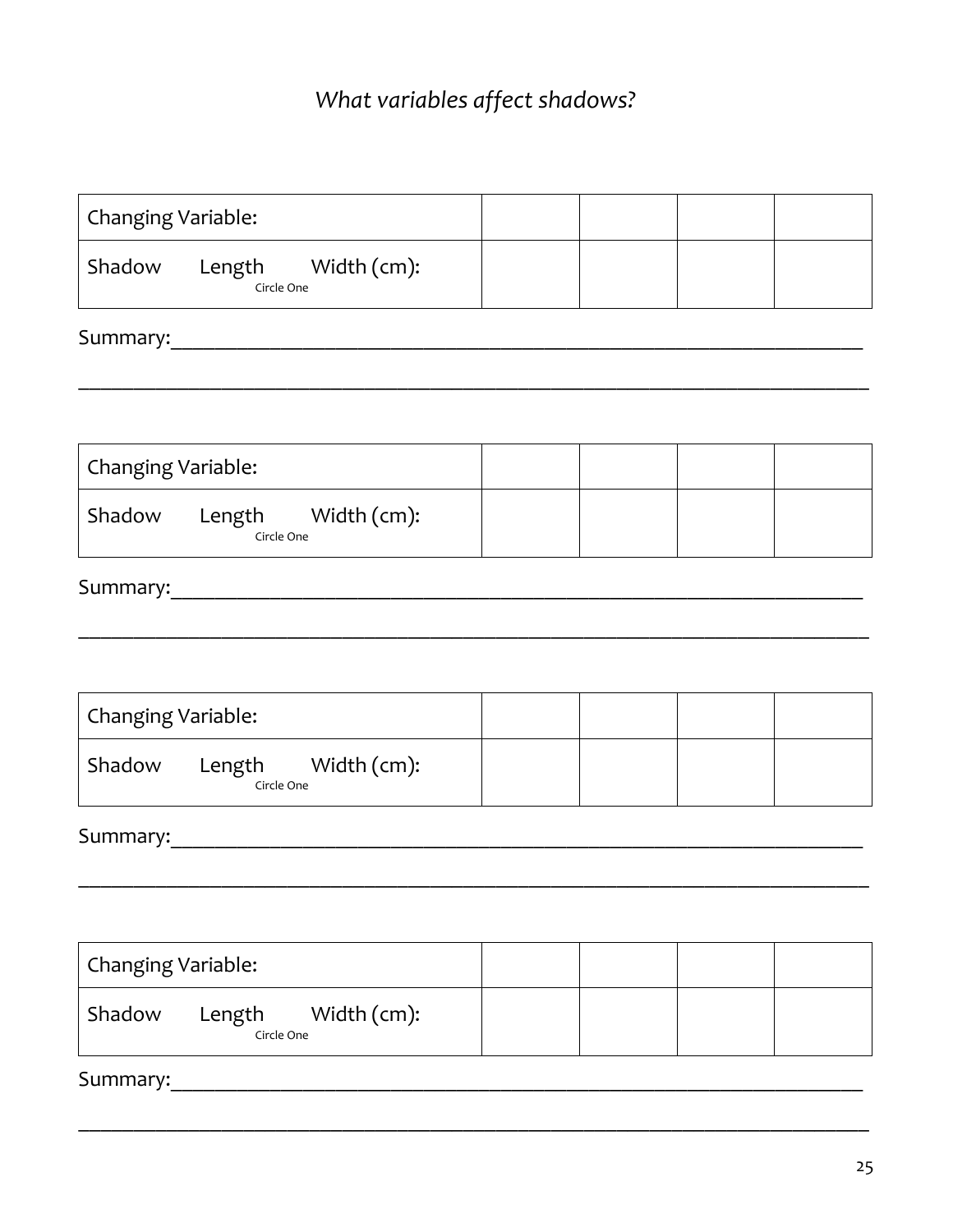# **TIE TO STANDARDS**

1. Using the given information for each experiment draw a **circle** around your **prediction** of what will happen to the shadow length and width. Once you have seen the pictures of the experiment draw a box around what actually happened to the shadow length and width. For all the experiments a 5 cm  $\times$  7 cm  $\times$  3 cm block was used.

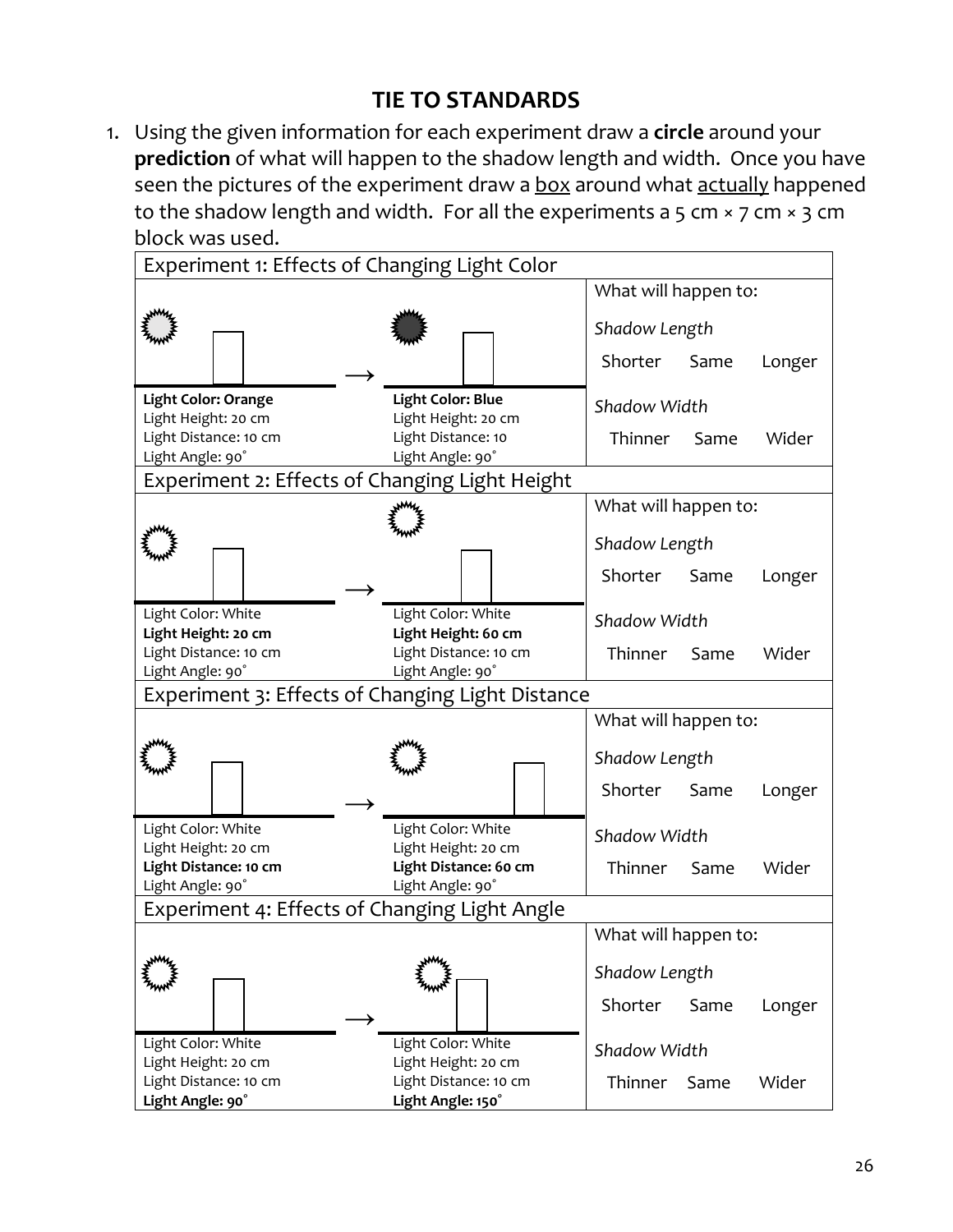|                | 3. The sun rises in the _____________________ and sets in the __________________. |                  |  |                                                                                                                                                         |  |  |  |  |  |  |      |                                                                                 |
|----------------|-----------------------------------------------------------------------------------|------------------|--|---------------------------------------------------------------------------------------------------------------------------------------------------------|--|--|--|--|--|--|------|---------------------------------------------------------------------------------|
|                | 4. What causes the changes in the sun's position throughout the day?              |                  |  |                                                                                                                                                         |  |  |  |  |  |  |      |                                                                                 |
|                |                                                                                   | following times: |  | 5. Draw the sun's position and the corresponding shadow for each of the<br>A: Sunrise B: Midmorning C: Noon D: Afternoon E: Sunset                      |  |  |  |  |  |  |      |                                                                                 |
|                |                                                                                   |                  |  |                                                                                                                                                         |  |  |  |  |  |  |      |                                                                                 |
|                |                                                                                   |                  |  |                                                                                                                                                         |  |  |  |  |  |  |      |                                                                                 |
|                |                                                                                   |                  |  |                                                                                                                                                         |  |  |  |  |  |  |      |                                                                                 |
|                |                                                                                   |                  |  |                                                                                                                                                         |  |  |  |  |  |  |      |                                                                                 |
|                |                                                                                   |                  |  |                                                                                                                                                         |  |  |  |  |  |  |      |                                                                                 |
|                | West                                                                              |                  |  |                                                                                                                                                         |  |  |  |  |  |  | East |                                                                                 |
|                |                                                                                   |                  |  |                                                                                                                                                         |  |  |  |  |  |  |      | 6. What time(s) of day are shadows the longest?                                 |
|                |                                                                                   |                  |  | 7. What time(s) of day are shadows the shortest?                                                                                                        |  |  |  |  |  |  |      |                                                                                 |
|                |                                                                                   |                  |  | 8. Using what you have learned about shadows, make a line graph showing how<br>to show your predicted values and a pencil line to show the actual data. |  |  |  |  |  |  |      | shadow length changes over the course of 24 hours in the winter. Use a red line |
|                |                                                                                   |                  |  | How Shadow Length Varies in the Winter                                                                                                                  |  |  |  |  |  |  |      |                                                                                 |
| 5<br>4         |                                                                                   |                  |  |                                                                                                                                                         |  |  |  |  |  |  |      |                                                                                 |
| 3              |                                                                                   |                  |  |                                                                                                                                                         |  |  |  |  |  |  |      |                                                                                 |
| $\overline{2}$ |                                                                                   |                  |  |                                                                                                                                                         |  |  |  |  |  |  |      |                                                                                 |
| $\mathbf{1}$   |                                                                                   |                  |  |                                                                                                                                                         |  |  |  |  |  |  |      |                                                                                 |

0 12:00 AM 2:00 AM 4:00 AM 6:00 AM 8:00 AM 10:00 AM 12:00 PM 2:00 PM 4:00 PM 6:00 PM 8:00 PM 10:00 PM 12:00 AM Shadow Length Noon<br>Time Midnight Noon Midnight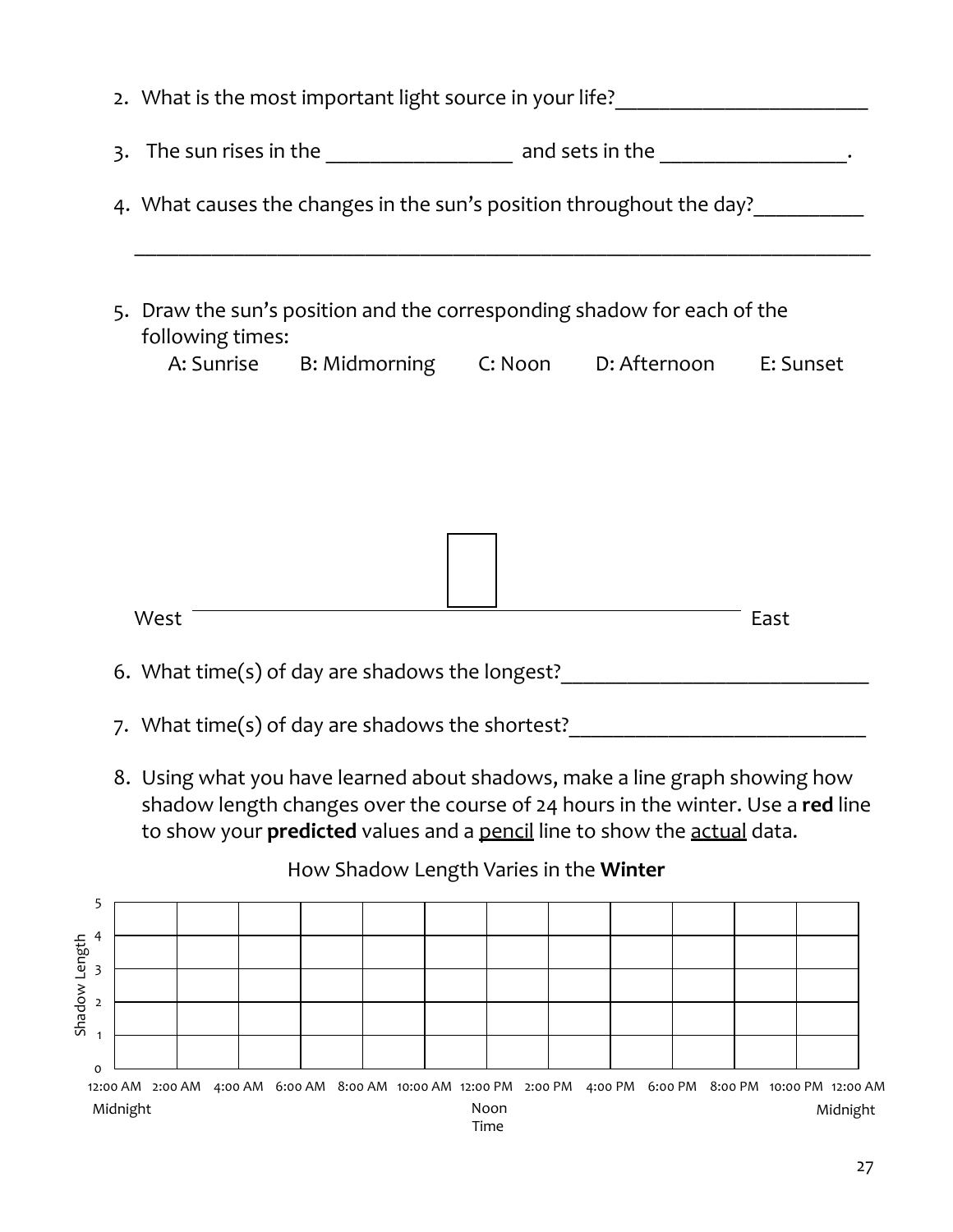9. Using what you have learned about shadows, make a line graph showing how shadow length changes over the course of 24 hours in the summer. Use a **red** line to show your **predicted** values and a pencil line to show the actual data.

How Shadow Length Varies in the **Summer**



10. What conclusion can you make from the graphs about the amount of daylight throughout the year?

We can conclude that the number of daylight hours in the summer is

than in the winter because **Example 20** and the winter  $\frac{1}{2}$ 

11. Using the sundials below, determine what time of day it is (morning / noon / afternoon).

 $\overline{\phantom{a}}$  , and the contribution of the contribution of the contribution of the contribution of the contribution of the contribution of the contribution of the contribution of the contribution of the contribution of the

\_\_\_\_\_\_\_\_\_\_\_\_\_\_\_\_\_\_\_\_\_\_\_\_\_\_\_\_\_\_\_\_\_\_\_\_\_\_\_\_\_\_\_\_\_\_\_\_\_\_\_\_\_\_\_\_\_\_\_\_\_\_\_\_\_.



What time of day is it? What time of day is it? What time of day is it?



\_\_\_\_\_\_\_\_\_\_\_\_\_\_\_\_\_\_ \_\_\_\_\_\_\_\_\_\_\_\_\_\_\_\_\_\_\_ \_\_\_\_\_\_\_\_\_\_\_\_\_\_\_\_\_\_

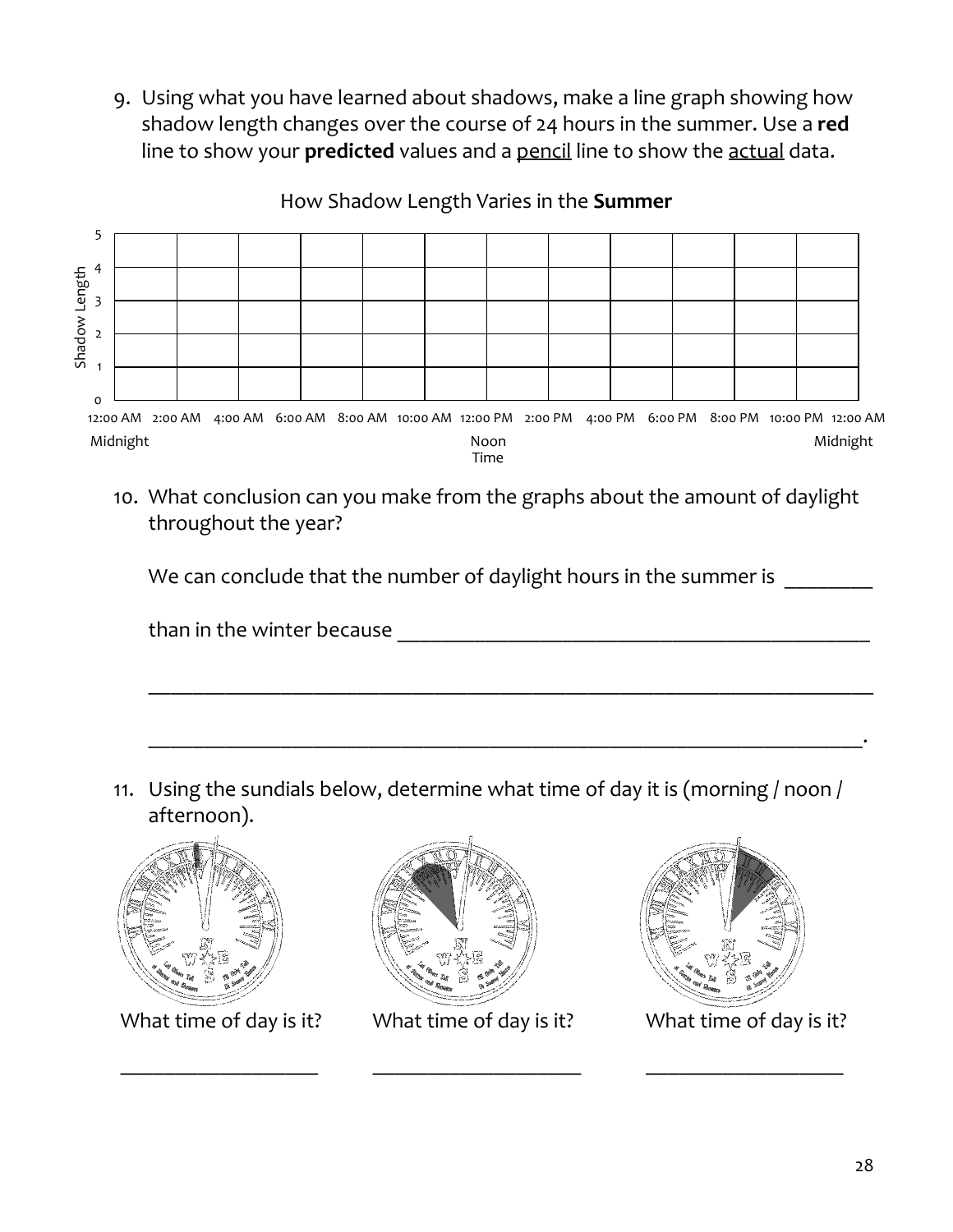# **EXTRA PRACTICE**

## *Conclusions*

## **Directions:**

On the results table, underline each control, circle each changing variable(s), and box information about data collection.

|                                         | <b>Variables</b>                        |                   | <b>Trial A</b>  |           | <b>Trial B</b> |
|-----------------------------------------|-----------------------------------------|-------------------|-----------------|-----------|----------------|
|                                         | Light Color:                            |                   | White           |           |                |
|                                         | <b>Block Height:</b>                    |                   | 5 <sub>cm</sub> |           | 10 cm          |
|                                         | <b>Block Width:</b>                     |                   | 7 <sub>cm</sub> |           |                |
|                                         | Light Distance:                         |                   | 25 cm           |           |                |
|                                         | Light Height:                           |                   | 25 cm           |           |                |
|                                         | Light Angle:                            |                   | $90^{\degree}$  |           |                |
|                                         | Data                                    |                   | <b>Trial A</b>  |           | <b>Trial B</b> |
|                                         | Final<br>Measurements/<br>Observations: | Shadow<br>Length: | 7 cm            |           | 15 cm          |
| Can this group make a claim/conclusion? |                                         |                   | Yes             | <b>No</b> | I Don't Know   |

|    |                                                                                             | <u>Step 1:</u><br>Statement<br>Type: C or D | <u>Step 2:</u><br>Based on the table, is the statement a<br>correct claim, correct data, or Incorrect? |                 |                  |
|----|---------------------------------------------------------------------------------------------|---------------------------------------------|--------------------------------------------------------------------------------------------------------|-----------------|------------------|
| 1. | the 5 cm block had a 7 cm shadow length<br>and the 10 cm block had a 15 cm shadow<br>length |                                             | Correct<br>Claim                                                                                       | Correct<br>Data | <i>Incorrect</i> |
| 2. | the block height does not affect the<br>shadow length                                       |                                             | Correct<br>Claim                                                                                       | Correct<br>Data | Incorrect        |
| 3. | when the light height is 25 cm, a<br>taller block results in a longer shadow                |                                             | Correct<br>Claim                                                                                       | Correct<br>Data | <i>Incorrect</i> |
| 4. | the light distance affects the shadow<br>length                                             |                                             | Correct<br>Claim                                                                                       | Correct<br>Data | Incorrect        |
| 5. | the block height affects the shadow length                                                  |                                             | Correct<br>Claim                                                                                       | Correct<br>Data | <i>Incorrect</i> |

\_\_\_\_\_\_\_\_\_\_\_\_\_\_\_\_\_\_\_\_\_\_\_\_\_\_\_\_\_\_\_\_\_\_\_\_\_\_\_\_\_\_\_\_\_\_\_\_\_\_\_\_\_\_\_\_\_\_\_\_\_\_\_\_\_\_\_\_\_\_\_\_\_\_\_\_\_\_\_\_\_\_\_\_

\_\_\_\_\_\_\_\_\_\_\_\_\_\_\_\_\_\_\_\_\_\_\_\_\_\_\_\_\_\_\_\_\_\_\_\_\_\_\_\_\_\_\_\_\_\_\_\_\_\_\_\_\_\_\_\_\_\_\_\_\_\_\_\_\_\_\_\_\_\_\_\_\_\_\_\_\_\_\_\_\_\_\_\_

What data can be used to support the correct claim(s) above? \_\_\_\_\_\_\_\_\_\_\_\_\_\_\_\_\_\_\_\_\_\_\_\_\_\_\_\_\_\_\_\_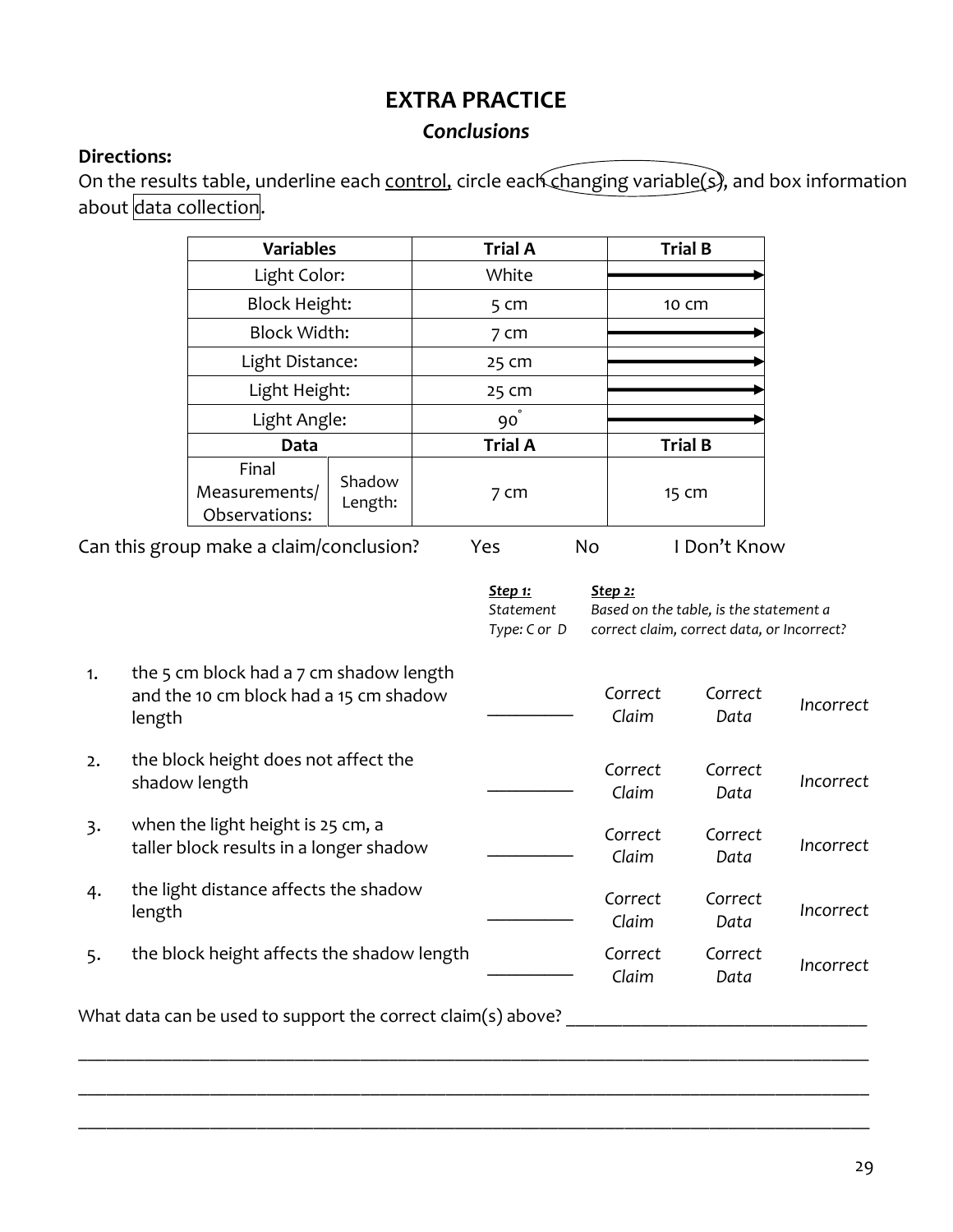## **CROSSWORD PUZZLE**

**Directions:** Fill out the following crossword puzzle using the clues below. The list of words used for the word search can be found on the vocabulary page of your notebook (pg. 1).



#### **Across**

- 4) The clamp was adjusted up and down on a \_\_\_\_\_\_ \_\_\_\_\_\_\_\_\_ to make the light height larger or smaller.
- 5) Before you carry out your experiment, you must write this to describe the steps you will take.
- 8) A statement explaining (what/how/why) the outcome of your results.
- 9) The shape and color of the shadow are examples of made during this experiment.
- 11) An explanation of the experiment followed by observations or measurements from your results.

#### **Down**

- 1) In order to draw a conclusion from any experiment I run, I must have one \_\_\_\_\_\_\_\_\_\_\_\_\_\_\_\_\_\_\_.
- 2) A form of energy that makes it possible to see things.
- 3) We use data from previous experiments to come up with a \_\_\_\_\_\_\_\_\_\_\_\_\_ about what will happen in future experiments.
- 6) This is used to support your claim.
- 7) We put information into a **table in order to easily see which variable is changing and the** values of those held constant.
- 10) A measurement telling the separation between two lines that meet at one point.